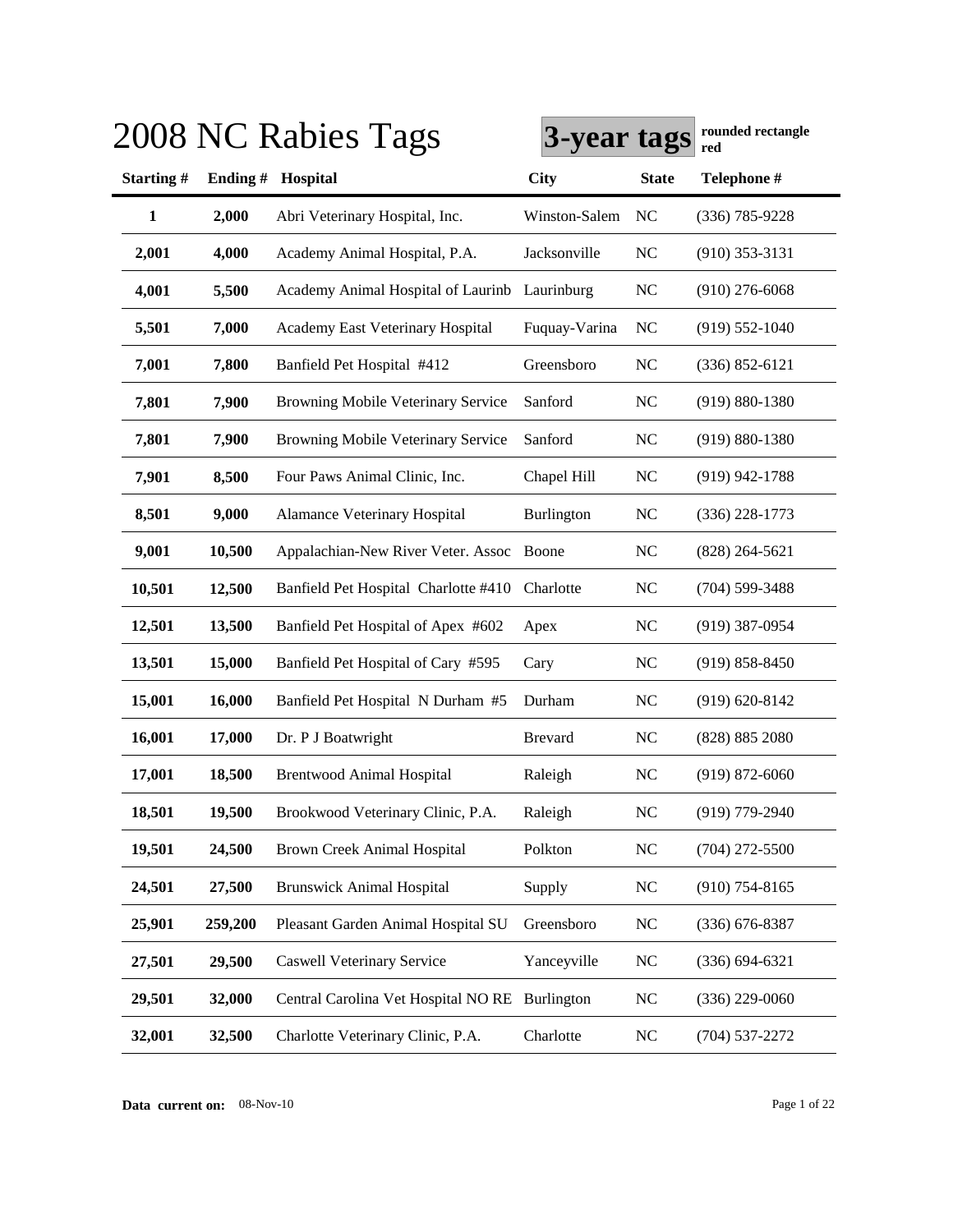|           |         | 2008 NC Rabies Tags                    | 3-year tags          |                | rounded rectangle<br>red |
|-----------|---------|----------------------------------------|----------------------|----------------|--------------------------|
| Starting# | Ending# | Hospital                               | <b>City</b>          | <b>State</b>   | Telephone #              |
| 32,501    | 34,500  | Cherryville Animal Hospital            | Cherryville          | NC             | $(704)$ 435-5475         |
| 34,501    | 36,000  | Chowan Animal Hospital-NO REOR         | Edenton              | NC             | $(252)$ 482-4113         |
| 36,001    | 38,000  | Clear Creek Animal Hospital, P.A.      | Charlotte            | NC             | $(704)$ 537-8405         |
| 38,001    | 39,500  | Craven Animal Hospital, P.A.           | New Bern             | NC             | $(252)$ 637-4541         |
| 39,501    | 40,000  | Crossroads Animal Hospital, P.A.       | Dallas               | <b>NC</b>      | $(704)$ 922-7607         |
| 40,001    | 42,500  | Cumberland County Health Dept.         | Fayetteville         | NC             | $(910)$ 433-3673         |
| 42,501    | 46,500  | <b>Edgecombe County Animal Control</b> | Tarboro              | NC             | $(252)$ 641-7851         |
| 46,501    | 47,500  | Forest Hills Veterinary Hospital       | Wilmington           | NC             | $(910)$ 362-9955         |
| 47,501    | 48,500  | Forsyth County Health Dept             | <b>Winston Salem</b> | NC             | $(336)$ 703-3149         |
| 48,501    | 50,000  | Franklin Animal Clinic                 | Louisburg            | NC             | $(919)$ 496-2638         |
| 50,001    | 51,000  | Goose Creek Animal Hospital            | Sunbury              | NC             | $(252)$ 465-4831         |
| 51,001    | 52,500  | Havelock Animal Hospital, Inc.         | Havelock             | NC             | $(252)$ 447-7119         |
| 52,501    | 55,500  | Healthy Petz Veterinary Clinic         | Morganton            | N <sub>C</sub> | (828) 437-4524           |
| 55,501    | 57,000  | Hidden Valley Animal Clinic and Bo     | Raleigh              | NC             | (919) 847-9396           |
| 57,001    | 58,000  | Highlands-Cashiers Animal Clinic       | Highlands            | $\rm NC$       | $(828) 526 - 5206$       |
| 58,001    | 59,000  | Independence Veterinary Clinic         | Charlotte            | NC             | $(704)$ 841-1313         |
| 59,001    | 61,500  | Indian Trail Animal Hospital           | <b>Indian Trail</b>  | NC             | $(704)$ 821-7040         |
| 61,501    | 63,500  | <b>Iredell County Animal Control</b>   | Statesville          | NC             | $(704)$ 878-5424         |
| 63,501    | 68,000  | Jordan Veterinary Hospital             | Lexington            | <b>NC</b>      | $(336)$ 249-3991         |
| 68,001    | 69,000  | Lake Norman Animal Hospital, P.A.      | Mooresville          | NC             | $(704)$ 664-7387         |
| 69,001    | 70,000  | Leonard-Sykes Hospital For Pets        | Wilmington           | NC             | $(910) 791 - 8426$       |
| 70,001    | 73,000  | Long Animal Hospital                   | Charlotte            | NC             | $(704)$ 523-2996         |
| 73,001    | 76,000  | Magnolia Animal Hospital               | Raleigh              | NC             | $(919) 873 - 9190$       |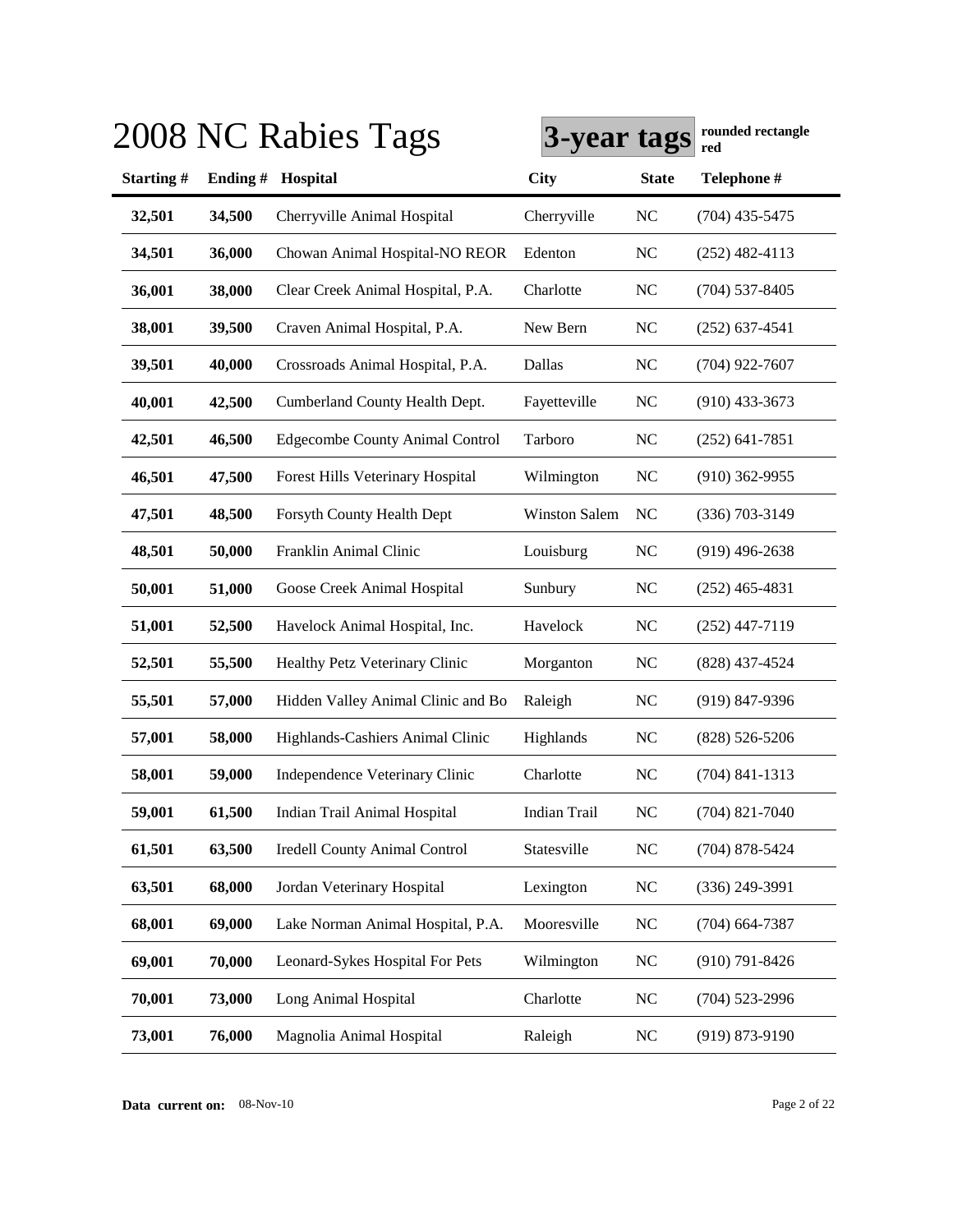|           |          | 2008 NC Rabies Tags                          | 3-year tags    |                | rounded rectangle<br>red |
|-----------|----------|----------------------------------------------|----------------|----------------|--------------------------|
| Starting# | Ending # | Hospital                                     | <b>City</b>    | <b>State</b>   | Telephone #              |
| 76,001    | 77,000   | Midway Animal Clinic                         | Winston-Salem  | NC             | $(336) 764 - 5000$       |
| 77,001    | 79,000   | Monroe Road Animal Hospital, P.A.            | Charlotte      | NC             | $(704)$ 333-3336         |
| 79,001    | 80,500   | Morganton Animal Clinic                      | Morganton      | NC             | $(828)$ 433-9265         |
| 80,501    | 90,500   | <b>Nash County Animal Control</b>            | Nashville      | NC             | $(252)$ 459-9855         |
| 90,501    | 92,500   | Neuse Veterinary Clinic                      | New Bern       | N <sub>C</sub> | $(252)$ 637-7128         |
| 92,501    | 117,500  | New Hanover County Animal Control Wilmington |                | N <sub>C</sub> | $(910)$ 798-7500         |
| 117,501   | 119,000  | Newton Veterinary Clinic                     | Newton         | NC             | $(828)$ 464-5020         |
| 119,001   | 120,500  | North End Veterinary Clinic                  | Lumberton      | N <sub>C</sub> | $(910)$ 738-9368         |
| 120,501   | 123,000  | North Mecklenburg Animal Hospital            | Cornelius      | NC             | $(704)$ 892-0207         |
| 123,001   | 123,500  | North Wayne Animal Hospital                  | Pikeville      | NC             | (919) 242-6044           |
| 123,501   | 124,500  | Oak Island Animal Hospital                   | Oak Island     | N <sub>C</sub> | $(910)$ 278-7575         |
| 124,501   | 126,500  | Pasquotank Animal Hospital                   | Elizabeth City | N <sub>C</sub> | $(252)$ 264-3371         |
| 127,501   | 128,000  | Pineville Animal Hospital                    | Pineville      | N <sub>C</sub> | $(704)$ 552-2005         |
| 128,001   | 130,000  | Porters Neck Veterinary Hospital             | Wilmington     | <b>NC</b>      | $(910) 686 - 6297$       |
| 130,001   | 132,500  | Quail Corners An Hosp & 24-Hr Eme            | Raleigh        | <b>NC</b>      | $(919) 876 - 0739$       |
| 132,501   | 133,500  | Randall Veterinary Hospital                  | Mooresville    | <b>NC</b>      | $(704)$ 662-8586         |
| 133,501   | 134,500  | Robinson Animal Hospital, P.A.               | Clayton        | N <sub>C</sub> | $(919) 553 - 7173$       |
| 134,501   | 137,000  | Robinson Veterinary Clinic                   | Newton         | NC             | $(828)$ 294-2900         |
| 136,801   | 436,900  | Franklin County Humane Society               | Louisburg      | N <sub>C</sub> | $(919)$ 497-5544         |
| 137,001   | 140,000  | Rowan Animal Clinic                          | Salisbury      | <b>NC</b>      | $(704)$ 636-3408         |
| 140,001   | 140,500  | 70 West Veterinary Hospital                  | Havelock       | <b>NC</b>      | $(252)$ 447-9525         |
| 140,501   | 141,000  | Spring Forest Animal Hospital, Inc.          | Raleigh        | <b>NC</b>      | $(919) 878 - 7387$       |
| 141,001   | 142,000  | St. Francis Hospital for Animals             | Charlotte      | <b>NC</b>      | $(704)$ 527-2030         |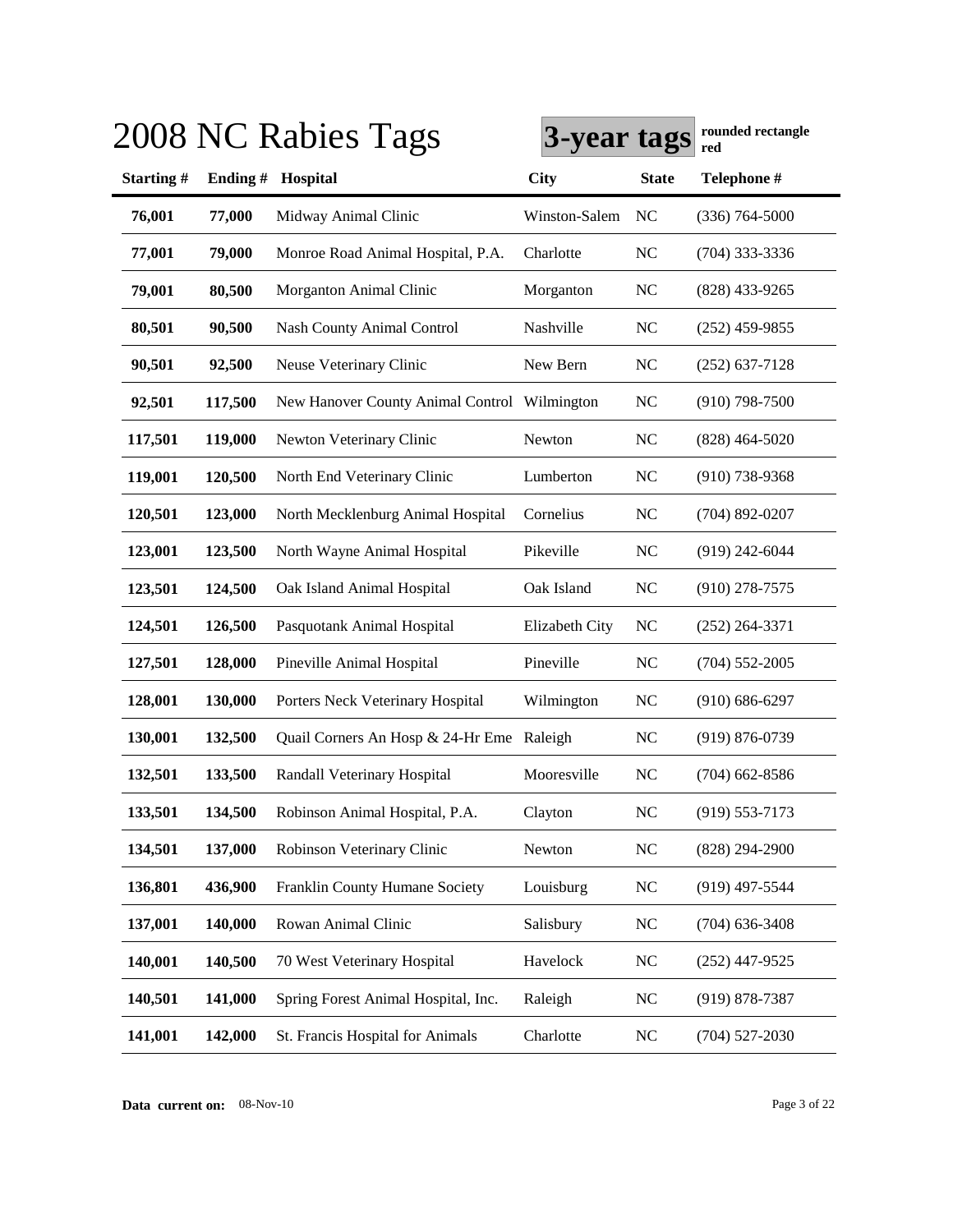|                  |         | 2008 NC Rabies Tags                               | 3-year tags          |              | rounded rectangle<br>red |
|------------------|---------|---------------------------------------------------|----------------------|--------------|--------------------------|
| <b>Starting#</b> | Ending# | Hospital                                          | <b>City</b>          | <b>State</b> | Telephone #              |
| 142,001          | 143,500 | Steele Creek Animal Hospital, Inc.                | Charlotte            | <b>NC</b>    | $(704)$ 588-4400         |
| 143,501          | 145,500 | Tar River Veterinary Hospital                     | Franklinton          | <b>NC</b>    | $(919)$ 494-5500         |
| 145,501          | 146,000 | The Pet Hospital                                  | <b>Bessemer City</b> | 28           | $(704)$ 629-5390         |
| 146,001          | 146,800 | Thomasville Veterinary Hospital, P.A Thomasville  |                      | <b>NC</b>    | $(336)$ 475-9119         |
| 146,801          | 146,900 | <b>James Landing Veterinary Hospital</b>          | Jamestown            | <b>NC</b>    | $(336) 852 - 9800$       |
| 146,901          | 147,000 | Thomasville Veterinary Hospital, P.A Thomasville  |                      | <b>NC</b>    | $(336)$ 475-9119         |
| 147,001          | 148,500 | <b>Timbercreek Veterinary Hospital</b>            | Jonesville           | <b>NC</b>    | $(336) 526 - 6013$       |
| 148,501          | 149,500 | <b>Tower Animal Hospital</b>                      | Raleigh              | <b>NC</b>    | $(919)$ 231-8030         |
| 149,501          | 151,000 | Triangle Veterinary Hospital, Inc. SU Durham      |                      | <b>NC</b>    | $(919)$ 489-2391         |
| 151,001          | 152,000 | <b>Topsail Animal Hospital</b>                    | Hampstead            | NC           | $(910)$ 270-4401         |
| 152,001          | 157,000 | Union County Animal Services Burea Monroe         |                      | <b>NC</b>    | $(704)$ 283-3548         |
| 157,001          | 159,500 | Vets for Pets Animal Hospital of Dun Dunn         |                      | <b>NC</b>    | $(910) 892 - 3540$       |
| 159,501          | 161,500 | Village Animal Hospital                           | Mooresville          | <b>NC</b>    | $(704)$ 660-9663         |
| 161,501          | 163,500 | Wake Forest Animal Hospital                       | <b>Wake Forest</b>   | <b>NC</b>    | $(919) 556 - 1000$       |
| 163,501          | 164,000 | Weaverville Animal Clinic                         | Weaverville          | <b>NC</b>    | $(828)$ 658-2431         |
| 164,001          | 165,000 | Banfield Pet Hospital of Arden #1207 Arden        |                      | NC           | (828) 681-0519           |
| 165,001          | 166,500 | Alexander Co. Veterinary Services, P Taylorsville |                      | <b>NC</b>    | $(828)$ 632-8742         |
| 166,501          | 168,500 | Animal Care Center of New Bern                    | New Bern             | NC           | $(252)$ 636-5040         |
| 168,501          | 170,000 | Animal Hospital                                   | Hickory              | <b>NC</b>    | $(828)$ 322-1135         |
| 170,001          | 172,000 | Animal Hospital of Marion                         | Marion               | <b>NC</b>    | (828) 724-4774           |
| 172,001          | 174,500 | Bahama Road Veterinary Hospital                   | Bahama               | <b>NC</b>    | $(919)$ 471-4103         |
| 174,501          | 175,000 | Banfield Pet Hospital #1095                       | Mooresville          | <b>NC</b>    | (704) 799-3812           |
| 175,001          | 176,000 | Charlotte/Mecklenburg Animal Contr                | Charlotte            | <b>NC</b>    | $(704)$ 336-6695         |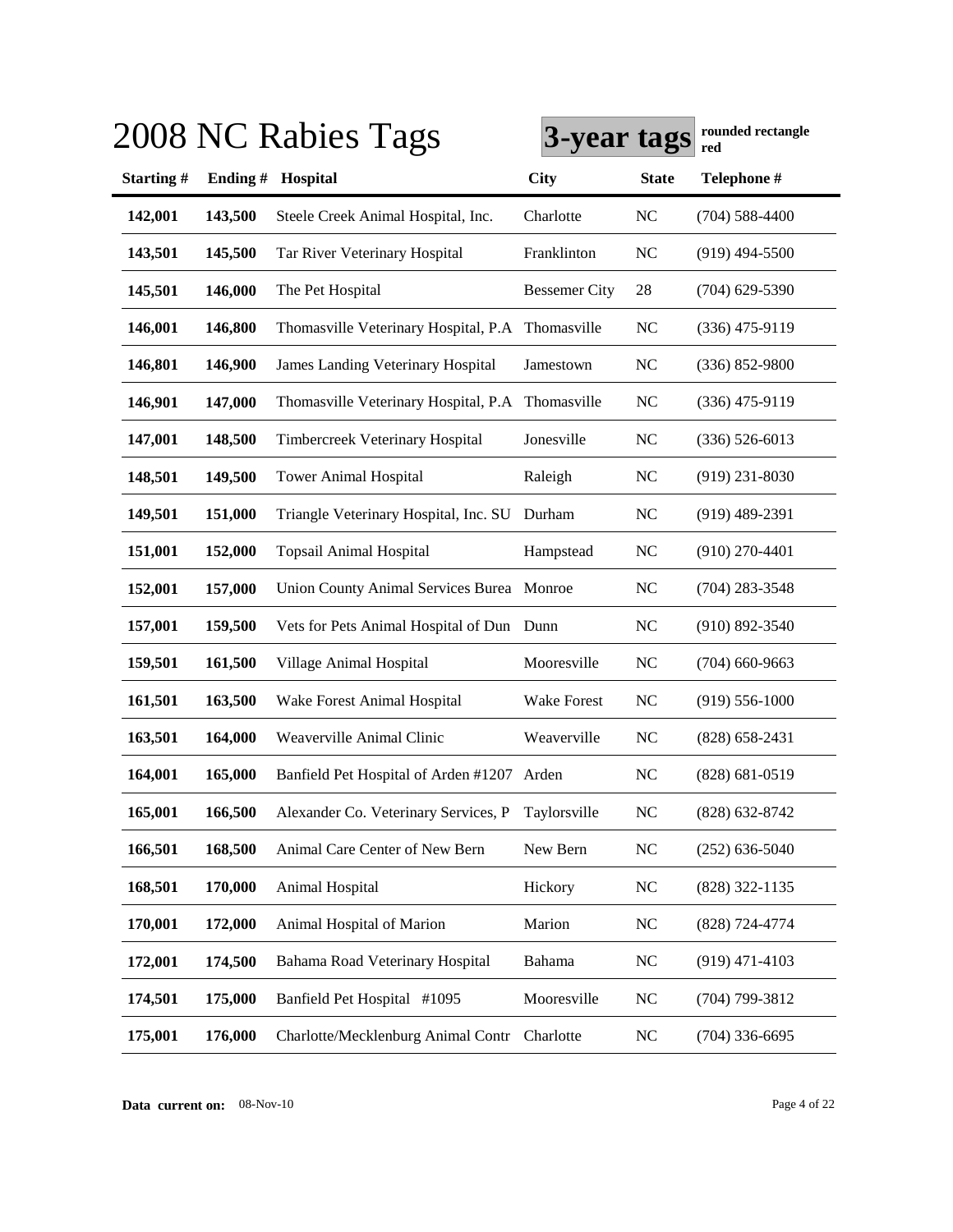|                  |         | 2008 NC Rabies Tags                    | 3-year tags        |              | rounded rectangle<br>red |
|------------------|---------|----------------------------------------|--------------------|--------------|--------------------------|
| <b>Starting#</b> | Ending# | Hospital                               | <b>City</b>        | <b>State</b> | Telephone #              |
| 176,001          | 194,500 | <b>Cleveland County Animal Control</b> | Shelby             | <b>NC</b>    | $(704)$ 481-9884         |
| 194,501          | 196,000 | Four Paws Veterinary Hospital          | Southport          | <b>NC</b>    | $(910)$ 457-7387         |
| 196,001          | 196,500 | <b>Grassy Creek Animal Hospital</b>    | King               | <b>NC</b>    | $(336)$ 983-2011         |
| 196,501          | 198,000 | Hillsborough Veterinary Clinic         | Hillsborough       | <b>NC</b>    | $(919) 732 - 9969$       |
| 198,001          | 201,500 | Lazy 5 Ranch Veterinary Services       | Salisbury          | <b>NC</b>    | $(704)$ 636-1100         |
| 198,801          | 199,800 | Pembroke Veterinary Hospital           | Pembroke           | <b>NC</b>    | $(910) 521 - 3431$       |
| 201,501          | 202,500 | Live Oak Veterinary Hospital           | <b>Beaufort</b>    | <b>NC</b>    | $(252) 504 - 2097$       |
| 202,501          | 203,500 | Banfield Pet Hospital #1509            | Charlotte          | <b>NC</b>    | $(704) 583 - 9440$       |
| 203,501          | 204,500 | Onslow Animal Hospital, Inc.           | Jacksonville       | <b>NC</b>    | $(910)$ 347-1219         |
| 204,501          | 205,500 | Banfield Pet Hospital Jacksonville #   | Jacksonville       | <b>NC</b>    | $(910)$ 938-1627         |
| 205,501          | 206,500 | Johnston Animal Hospital PC            | Smithfield         | <b>NC</b>    | $(919)$ 934-3511         |
| 206,501          | 209,500 | Waxhaw Animal Hospital                 | Waxhaw             | <b>NC</b>    | $(704)$ 843-2269         |
| 209,501          | 210,500 | Banfield Pet Hospital- Wake Forest     | <b>Wake Forest</b> | <b>NC</b>    | $(919) 562 - 3852$       |
| 210,501          | 211,500 | Banfield Pet Hospital Pineville #407   | Pineville          | <b>NC</b>    | $(704) 542 - 8339$       |
| 211,501          | 212,000 | Banfield Pet Hospital White Oak #1     | Garner             | <b>NC</b>    | (919) 771-2344           |
| 212,001          | 212,500 | Keel's Critter Mobile Service          | Robersonville      | <b>NC</b>    | $(252)$ 531-4105         |
| 212,501          | 214,000 | Hayes Barton Animal Hospital           | Raleigh            | <b>NC</b>    | $(919)$ 833-2666         |
| 214,001          | 217,000 | Banfield Pet Hospital Wilmington #     | Wilmington         | NC           | $(910)$ 796-0401         |
| 217,001          | 219,000 | Fox Run Veterinary Services            | Asheville          | NC           | $(828)$ 645-2908         |
| 219,001          | 220,000 | Bowman Animal Clinic, Inc.             | Raleigh            | <b>NC</b>    | $(919) 847 - 6216$       |
| 220,001          | 222,000 | Mint Hill Animal Hospital, P.A.        | Mint Hill          | <b>NC</b>    | $(704) 545 - 3422$       |
| 222,001          | 224,500 | Asheville Humane Society               | Asheville          | <b>NC</b>    | $(828)$ 253-6807         |
| 224,501          | 225,000 | Gandy Animal Hospital                  | Rockingham         | <b>NC</b>    | $(910)$ 997-2518         |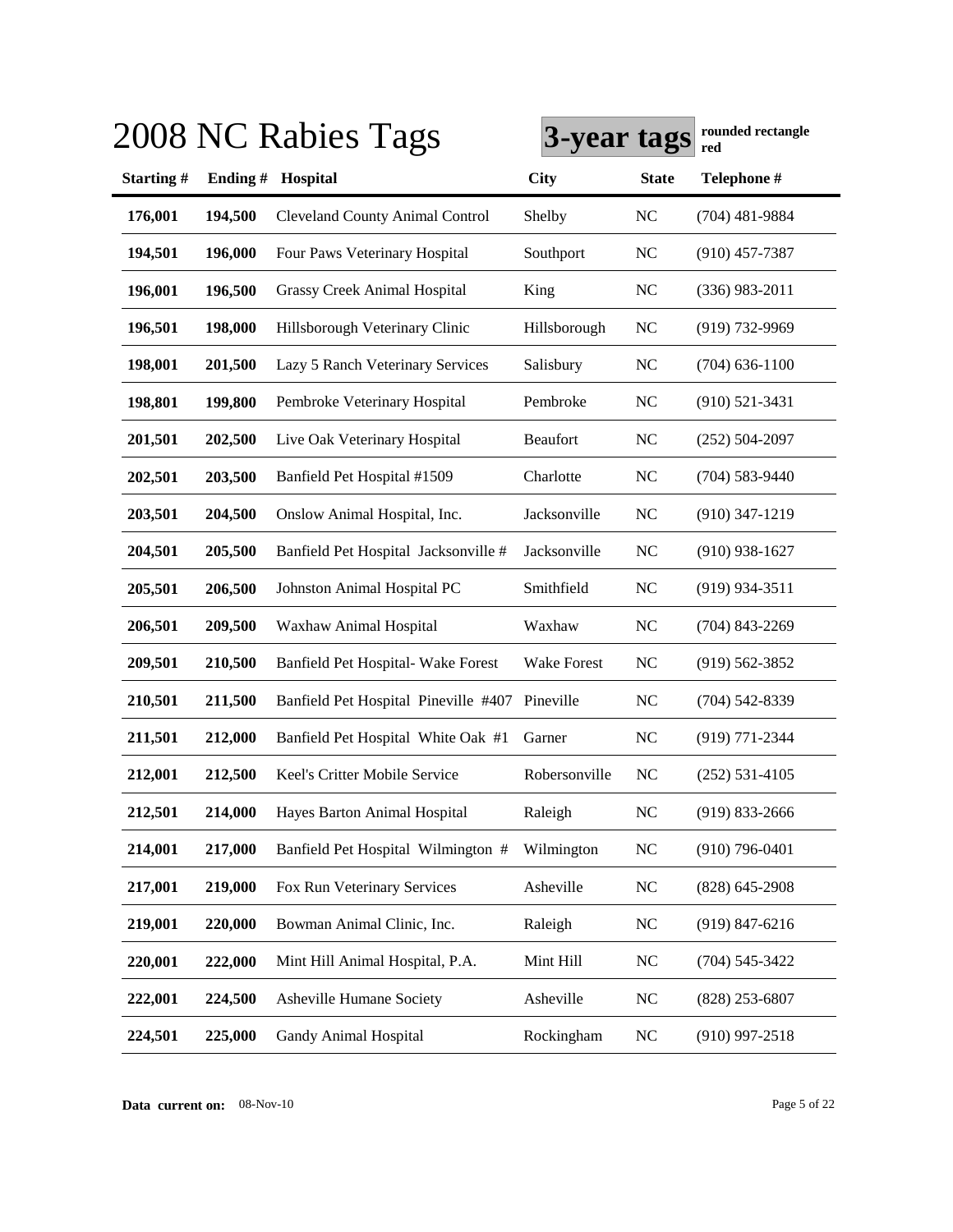|                  |         | 2008 NC Rabies Tags                           | 3-year tags        |                | rounded rectangle<br>red |
|------------------|---------|-----------------------------------------------|--------------------|----------------|--------------------------|
| <b>Starting#</b> | Ending# | Hospital                                      | <b>City</b>        | <b>State</b>   | Telephone #              |
| 225,001          | 226,500 | Banfield Pet Hospital Matthews #40            | Matthews           | <b>NC</b>      | $(704)$ 847-7001         |
| 226,501          | 227,500 | Falconbridge Animal Hospital                  | Chapel Hill        | <b>NC</b>      | $(919)$ 403-5591         |
| 227,501          | 229,000 | <b>Foothills Animal Clinic</b>                | <b>Forest City</b> | <b>NC</b>      | $(828)$ 248-2168         |
| 229,001          | 229,500 | Rocky Creek Veterinary Service, P.A           | Olin               | <b>NC</b>      | $(704) 546 - 2210$       |
| 229,501          | 230,000 | Bame-Beagle Mobile Veterinary Serv Burlington |                    | <b>NC</b>      | $(336)$ 421-5315         |
| 230,001          | 231,500 | Oberlin Animal Hospital                       | Raleigh            | <b>NC</b>      | $(919) 832 - 3107$       |
| 231,501          | 232,500 | China Grove Animal Hospital                   | China Grove        | <b>NC</b>      | $(704)$ 857-1017         |
| 232,501          | 233,000 | Tabbs Creek Animal Hospital                   | Oxford             | <b>NC</b>      | $(919) 690 - 0024$       |
| 233,001          | 234,000 | Providence Veterinary Associates              | Charlotte          | <b>NC</b>      | $(704) 542 - 0049$       |
| 234,001          | 236,500 | Southeastern Veterinary Hospital, P.          | Lumberton          | <b>NC</b>      | $(910)$ 739-9411         |
| 236,501          | 237,500 | <b>Crestview Veterinary Hospital</b>          | Marion             | <b>NC</b>      | $(828)$ 659-2060         |
| 237,501          | 238,000 | Friends for Animals/Humane Society            | Morganton          | <b>NC</b>      | $(828)$ 433-1115         |
| 238,001          | 238,600 | Animal Care Hospital of Matthews, P           | Matthews           | <b>NC</b>      | $(704)$ 847-3647         |
| 238,601          | 239,200 | Ansede Animal Hospital                        | Raleigh            | <b>NC</b>      | $(919)$ 661-1515         |
| 239,201          | 239,800 | <b>Cherokee County Health Department</b>      | Murphy             | <b>NC</b>      | (828) 835-3853           |
| 239,801          | 240,400 | <b>Plantation Animal Hospital</b>             | Clayton            | N <sub>C</sub> | $(919)$ 359-9977         |
| 240,401          | 240,500 | Cabarrus Spay Neuter Clinic                   | Concord            | <b>NC</b>      | $(704) 784 - 6304$       |
| 240,501          | 240,600 | Durham County Animal Shelter                  | Durham             | <b>NC</b>      | $(919) 560 - 0640$       |
| 240,601          | 240,700 | Humane Society of Concord/Greater             | Concord            | <b>NC</b>      | $(704) 782 - 9416$       |
| 240,701          | 240,800 | Tillotson Equine Inter Med. Mobile S          | Leasburg           | <b>NC</b>      | $(336)$ 330-0166         |
| 240,801          | 242,400 | <b>Atrium Animal Hospital</b>                 | Charlotte          | <b>NC</b>      | $(704) 542 - 2000$       |
| 242,401          | 243,100 | Davidson County Health Department             | Lexington          | <b>NC</b>      | $(336)$ 242-2310         |
| 243,101          | 243,800 | Halifax County Health Dept ATTN: J Halifax    |                    | <b>NC</b>      | $(252) 583 - 6651$       |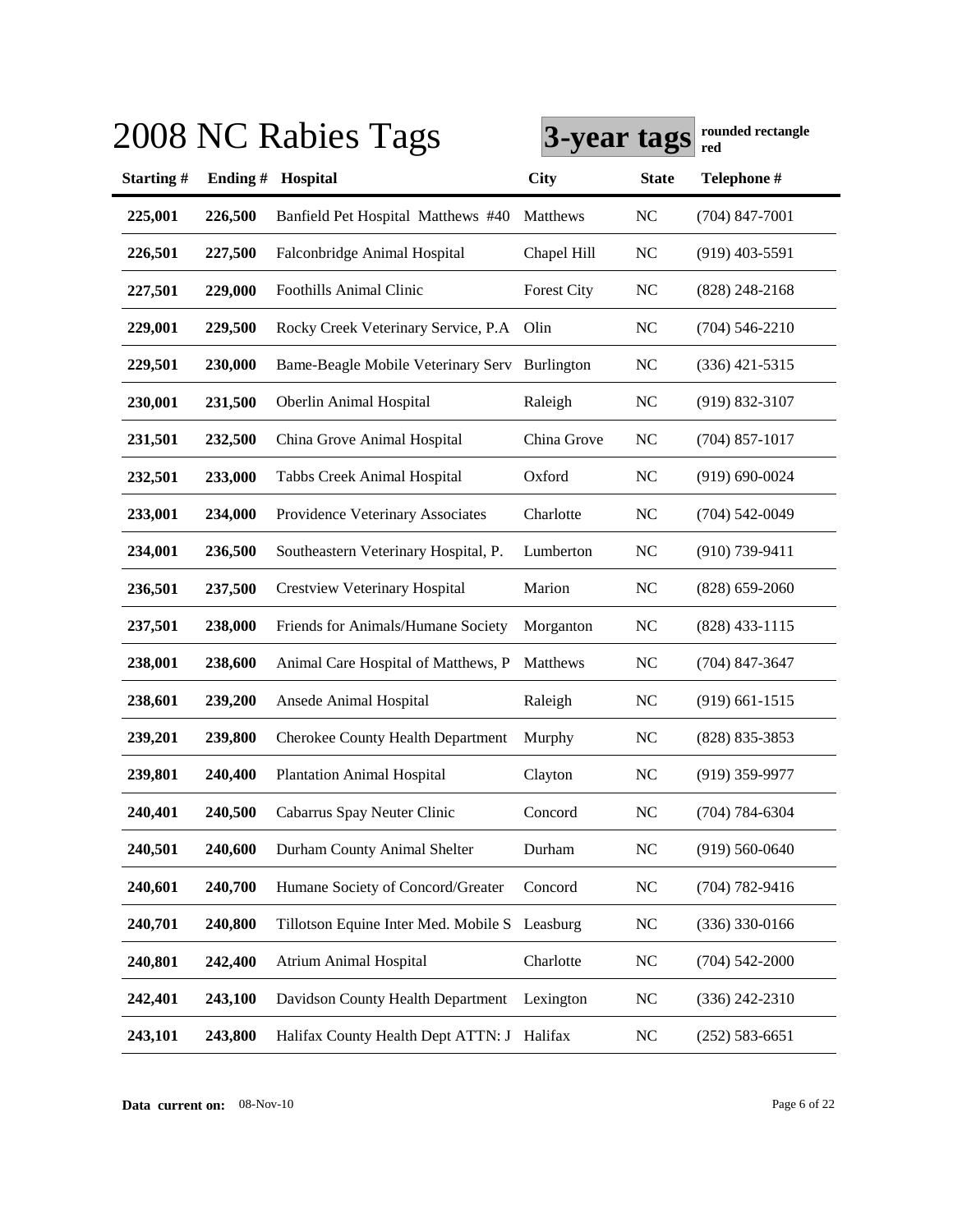|           |         | 2008 NC Rabies Tags                    | 3-year tags    |              | rounded rectangle<br>red |
|-----------|---------|----------------------------------------|----------------|--------------|--------------------------|
| Starting# | Ending# | Hospital                               | <b>City</b>    | <b>State</b> | Telephone #              |
| 243,801   | 244,500 | <b>Ironton Animal Hospital</b>         | Iron Station   | NC           | (704) 732-4424           |
| 244,501   | 245,700 | Northwoods Animal Hospital of Cary     | Cary           | <b>NC</b>    | $(919)$ 481-2987         |
| 245,701   | 246,400 | Central Animal Hospital                | Fayetteville   | <b>NC</b>    | $(910)$ 484-5104         |
| 246,401   | 247,600 | <b>Buckley Animal Hospital</b>         | Charlotte      | NC           | $(704)$ 540-5077         |
| 247,601   | 248,300 | <b>VCA Cornerstone Animal Hospital</b> | Cary           | <b>NC</b>    | $(919)$ 319-1555         |
| 248,301   | 250,000 | Spay Neuter Assistance Program         | New Hill       | <b>NC</b>    | $(919) 783 - 7627$       |
| 250,001   | 251,200 | Hickory Grove Animal Hospital          | Charlotte      | NC           | $(704)$ 563-5858         |
| 251,201   | 251,400 | Humane Society of Charlotte            | Charlotte      | <b>NC</b>    | $(704)$ 377-0534         |
| 251,401   | 251,600 | Lewis Veterinary Clinic, P.A.          | Stoneville     | <b>NC</b>    | $(336)$ 623-1953         |
| 251,601   | 254,300 | Swift Creek Animal Hospital, P.A.      | Raleigh        | NC           | $(919) 851 - 8387$       |
| 254,301   | 258,100 | Tri-County Veterinary Service, P.A.    | Graham         | <b>NC</b>    | $(336)$ 376-6838         |
| 258,101   | 259,400 | Dr Gene Nemechek                       | Wilson         | <b>NC</b>    | $(252)$ 291-0558         |
| 258,301   | 258,400 | <b>Belmont Animal Hospital SUSPEND</b> | Belmont        | NC           | $(704)$ 825-1330         |
| 259,001   | 259,100 | Whispering Waters Animal Care/Mo       | Boone          | NC           | $(828)$ 264-8077         |
| 259,401   | 260,200 | Little Mountain Veterinary Clinic      | Denver         | <b>NC</b>    | $(704)$ 489-2444         |
| 260,201   | 261,000 | Veterinary Express Mobile Clinic       | Raleigh        | <b>NC</b>    | $(919)$ 577-2243         |
| 261,001   | 261,800 | River City Animal Clinic               | Elizabeth City | NC           | $(252)$ 338-5040         |
| 261,801   | 263,600 | <b>Bladen Animal Hospital</b>          | Elizabethtown  | <b>NC</b>    | $(910) 862 - 3960$       |
| 263,601   | 265,500 | Animal Hospital of Kannapolis          | Kannapolis     | NC           | $(704)$ 938-4606         |
| 265,501   | 267,900 | Banfield Pet Hospital-Brier Creek #5   | Raleigh        | <b>NC</b>    | $(919) 806 - 2960$       |
| 267,901   | 269,800 | <b>Fuquay Veterinary Hospital</b>      | Fuquay-Varina  | <b>NC</b>    | $(919) 552 - 7200$       |
| 269,801   | 271,200 | Mebane Pet Clinic                      | Mebane         | <b>NC</b>    | $(919)$ 304-5200         |
| 271,201   | 272,100 | Lannon's Animal Hospital               | Elizabeth City | <b>NC</b>    | $(252)$ 335-7708         |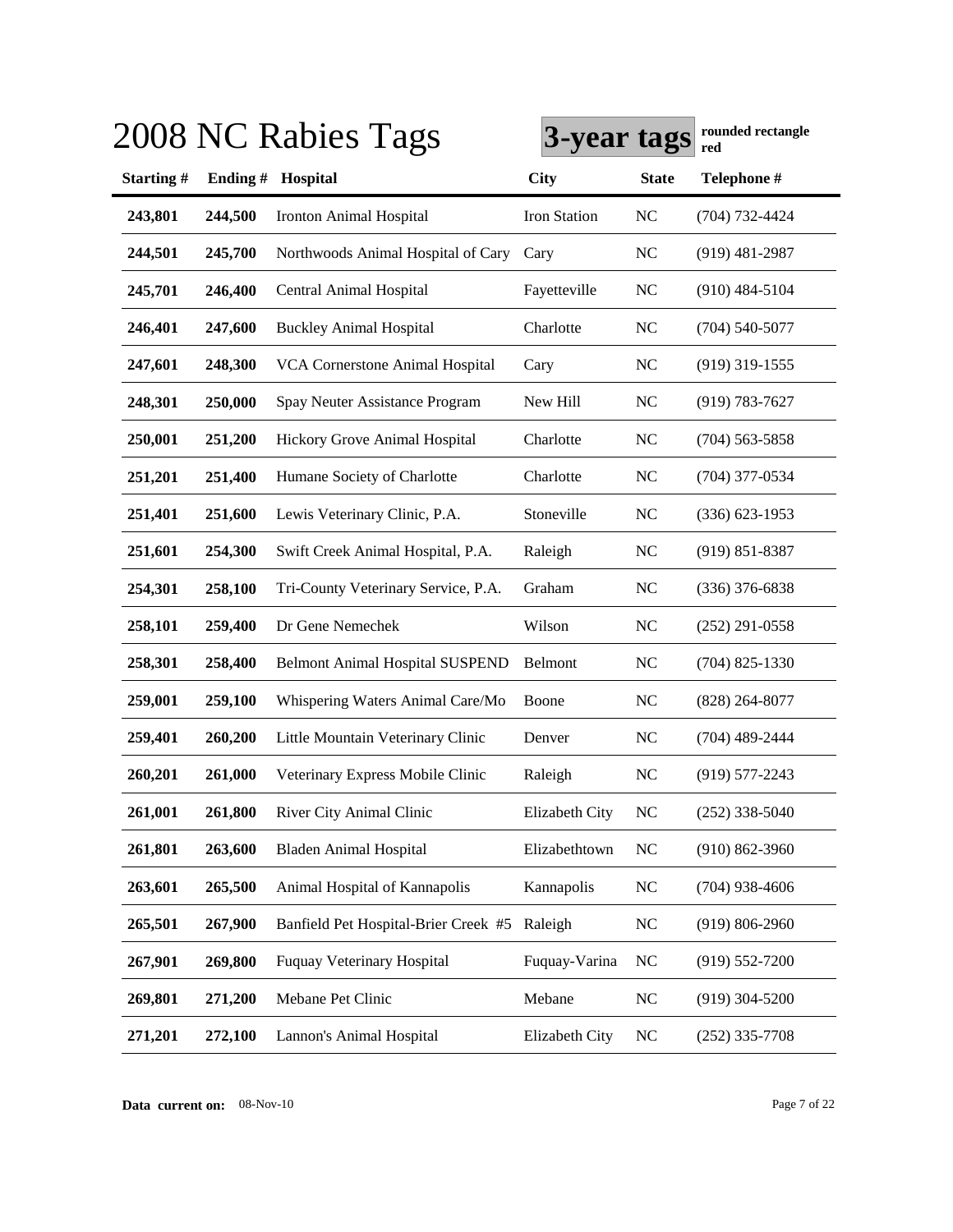|                  |         | 2008 NC Rabies Tags                          | 3-year tags          |                | rounded rectangle<br>red |
|------------------|---------|----------------------------------------------|----------------------|----------------|--------------------------|
| <b>Starting#</b> | Ending# | Hospital                                     | <b>City</b>          | <b>State</b>   | Telephone #              |
| 272,101          | 272,500 | Nicks Veterinary Hospital, P.A.              | Charlotte            | <b>NC</b>      | $(704)$ 523-8015         |
| 272,501          | 272,900 | Carolina Animal Hospital of Creedm           | Creedmoor            | <b>NC</b>      | $(919) 528 - 0606$       |
| 272,901          | 273,300 | Carolina Mobile Spay-Neuter Clinic           | Angier               | <b>NC</b>      | $(919)$ 906-7729         |
| 273,301          | 274,300 | Wilmington Animal Health Care                | Wilmington           | <b>NC</b>      | $(910) 791 - 7101$       |
| 274,301          | 274,800 | All Saints Animal Hospital                   | Hendersonville       | N <sub>C</sub> | $(828)$ 697-1717         |
| 274,801          | 276,300 | Weddington Animal Hospital                   | Matthews             | <b>NC</b>      | $(704)$ 847-8466         |
| 276,301          | 276,800 | <b>Burke Animal Clinic</b>                   | Morganton            | <b>NC</b>      | $(828)$ 437-0481         |
| 276,801          | 277,300 | Mobile Vet to Pet Service & Clinic           | <b>Granite Falls</b> | <b>NC</b>      | $(828)$ 446-9838         |
| 277,301          | 277,800 | Rolesville Veterinary Hospital               | Rolesville           | <b>NC</b>      | $(919) 554 - 2222$       |
| 277,801          | 278,300 | <b>Bullock Animal Clinic</b>                 | New Bern             | N <sub>C</sub> | $(252)$ 637-6161         |
| 278,301          | 278,800 | Baird's Animal Hospital                      | Lumberton            | N <sub>C</sub> | $(910)$ 739-4998         |
| 278,801          | 279,800 | <b>Bunn Animal Hospital</b>                  | <b>Bunn</b>          | N <sub>C</sub> | $(919)$ 496-7401         |
| 279,801          | 281,300 | Countryside Pet Hospital                     | Conover              | <b>NC</b>      | $(828)$ 465-7387         |
| 281,301          | 282,800 | Crossroads Veterinary Hospital, P.C.         | Raleigh              | <b>NC</b>      | $(919) 851 - 8979$       |
| 282,801          | 284,300 | Lake Cross Veterinary Hospital, P.A.         | Huntersville         | <b>NC</b>      | $(704)$ 948-6300         |
| 284,301          | 285,800 | Mitchell Veterinary Clinic, P.A.             | Spruce Pine          | <b>NC</b>      | $(828)$ 765-6039         |
| 285,801          | 288,300 | Mooresville Animal Hospital, P.A.            | Mooresville          | <b>NC</b>      | $(704)$ 664-4087         |
| 288,301          | 288,800 | Morehead Animal Hospital, P.A.               | Morehead City        | <b>NC</b>      | $(252)$ 726-0181         |
| 288,801          | 290,300 | Northampton County Health Dept               | Jackson              | NC             | $(252) 534 - 5841$       |
| 290,301          | 291,300 | Ridgeway Animal Clinic                       | New Bern             | <b>NC</b>      | $(252)$ 633-1204         |
| 291,301          | 292,300 | Timberlyne Animal Clinic, Inc.               | Chapel Hill          | <b>NC</b>      | $(919)$ 968-3047         |
| 292,301          | 292,800 | Animal Hospital of Peak Plaza                | Apex                 | <b>NC</b>      | $(919)$ 362-0515         |
| 292,801          | 294,800 | Care First Animal Hospital at Glenwo Raleigh |                      | <b>NC</b>      | $(919) 783 - 7387$       |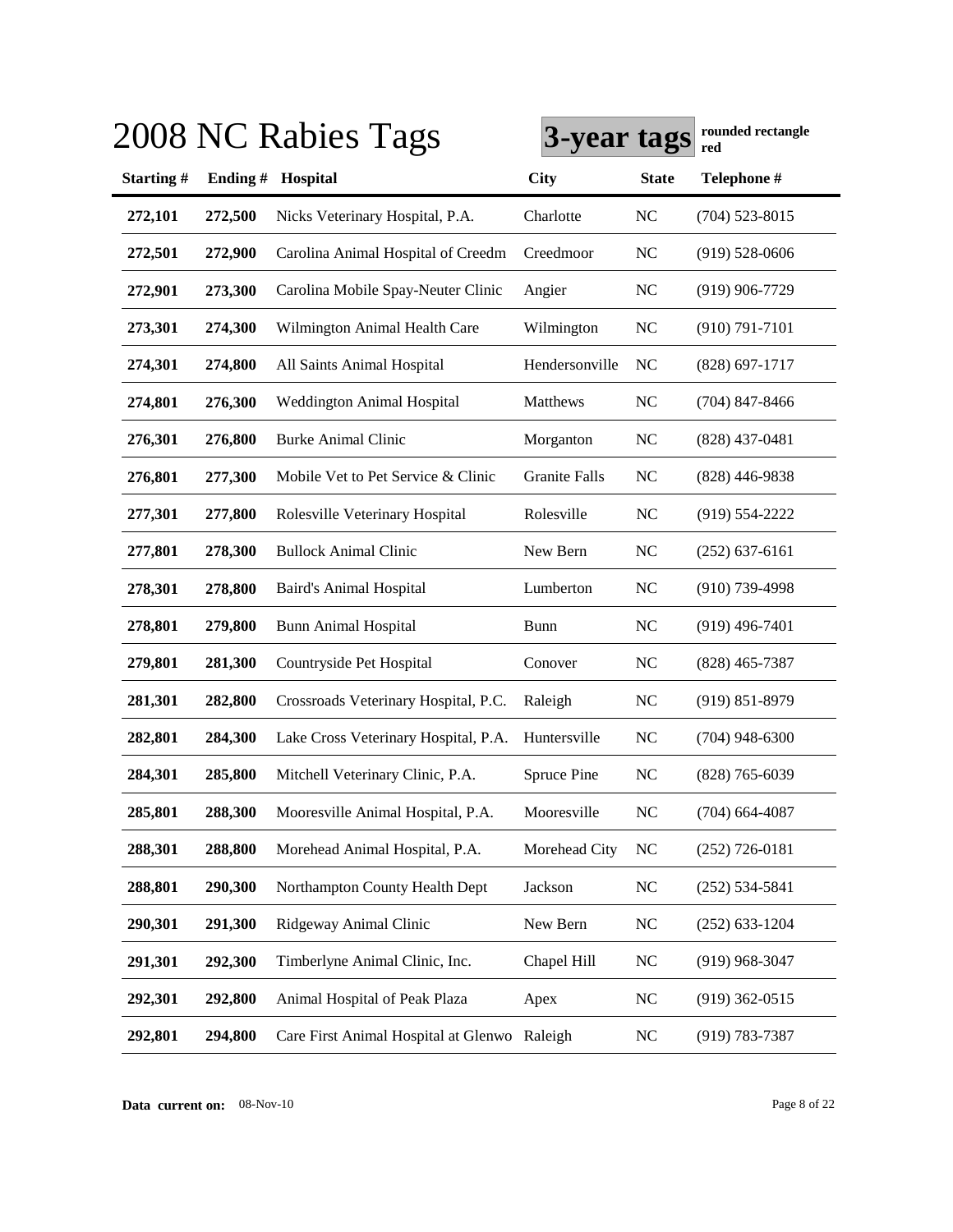|                  |         | 2008 NC Rabies Tags                          | 3-year tags          |                | rounded rectangle<br>red |
|------------------|---------|----------------------------------------------|----------------------|----------------|--------------------------|
| <b>Starting#</b> | Ending# | Hospital                                     | <b>City</b>          | <b>State</b>   | Telephone #              |
| 294,801          | 296,800 | <b>Bayleaf Veterinary Hospital</b>           | Raleigh              | <b>NC</b>      | $(919) 848 - 1926$       |
| 296,801          | 297,800 | Monroe Animal Hospital, P.A.                 | Monroe               | <b>NC</b>      | $(704)$ 289-5242         |
| 297,801          | 298,800 | Colony Park Animal Hospital, P.A.            | Durham               | <b>NC</b>      | $(919)$ 489-9156         |
| 298,801          | 299,300 | Dixie Trail Animal Clinic, Inc.              | Raleigh              | <b>NC</b>      | $(919) 781 - 5977$       |
| 299,301          | 299,800 | St. Francis Animal Hospital                  | Durham               | <b>NC</b>      | $(919)$ 286-2727         |
| 299,801          | 300,300 | North Churton Animal Hospital                | Hillsborough         | <b>NC</b>      | $(919) 644 - 7387$       |
| 300,301          | 301,300 | Banfield Pet Hospital #415                   | Fayetteville         | <b>NC</b>      | $(910) 864 - 1337$       |
| 301,301          | 303,300 | Lake Hickory Veterinary Hospital             | <b>Granite Falls</b> | <b>NC</b>      | $(828)$ 396-7002         |
| 303,301          | 304,800 | <b>Stoney Creek Animal Hospital</b>          | Charlotte            | <b>NC</b>      | $(704)$ 717-0616         |
| 304,801          | 305,800 | Archdale Animal Hospital, P.A.               | Charlotte            | <b>NC</b>      | $(704)$ 552-2333         |
| 305,801          | 306,800 | Tar River Animal Hospital                    | Washington           | <b>NC</b>      | $(252)$ 946-2417         |
| 306,801          | 307,300 | <b>Burlington Road Animal Hospital</b>       | Greensboro           | <b>NC</b>      | $(336)$ 375-3939         |
| 307,301          | 308,800 | Sharon Lakes Animal Hospital, P.A.           | Charlotte            | <b>NC</b>      | $(704)$ 552-0647         |
| 308,801          | 309,300 | <b>Armstrong Animal Clinic</b>               | Charlotte            | <b>NC</b>      | $(704)$ 334-1996         |
| 309,301          | 309,700 | Banfield Pet Hospital #1508                  | Concord              | <b>NC</b>      | $(704) 782 - 3921$       |
| 309,701          | 310,100 | <b>Bridges Mobile Services</b>               | Grover               | N <sub>C</sub> | $(704)$ 937-3300         |
| 310,101          | 311,000 | Durant Road Animal Hospital & Ken            | Raleigh              | <b>NC</b>      | $(919)$ 847-5533         |
| 311,001          | 311,400 | Hemlock Bluffs Animal Hospital               | Cary                 | NC             | $(919)$ 362-1223         |
| 311,401          | 311,800 | Knightdale Community Animal Hospi Knightdale |                      | <b>NC</b>      | $(919)$ 261-8811         |
| 311,801          | 312,200 | North College Road Animal Hospital,          | Wilmington           | NC             | $(910)$ 452-2273         |
| 312,201          | 312,600 | Westside Animal Hospital                     | Durham               | NC             | $(919)$ 383-5578         |
| 312,601          | 313,000 | All Pets Animal Hospital of Sneads F         | <b>Sneads Ferry</b>  | <b>NC</b>      | $(910)$ 327-1100         |
| 313,001          | 313,400 | Animal Kingdom Veterinary Hospital           | Cary                 | <b>NC</b>      | $(919)$ 460-9111         |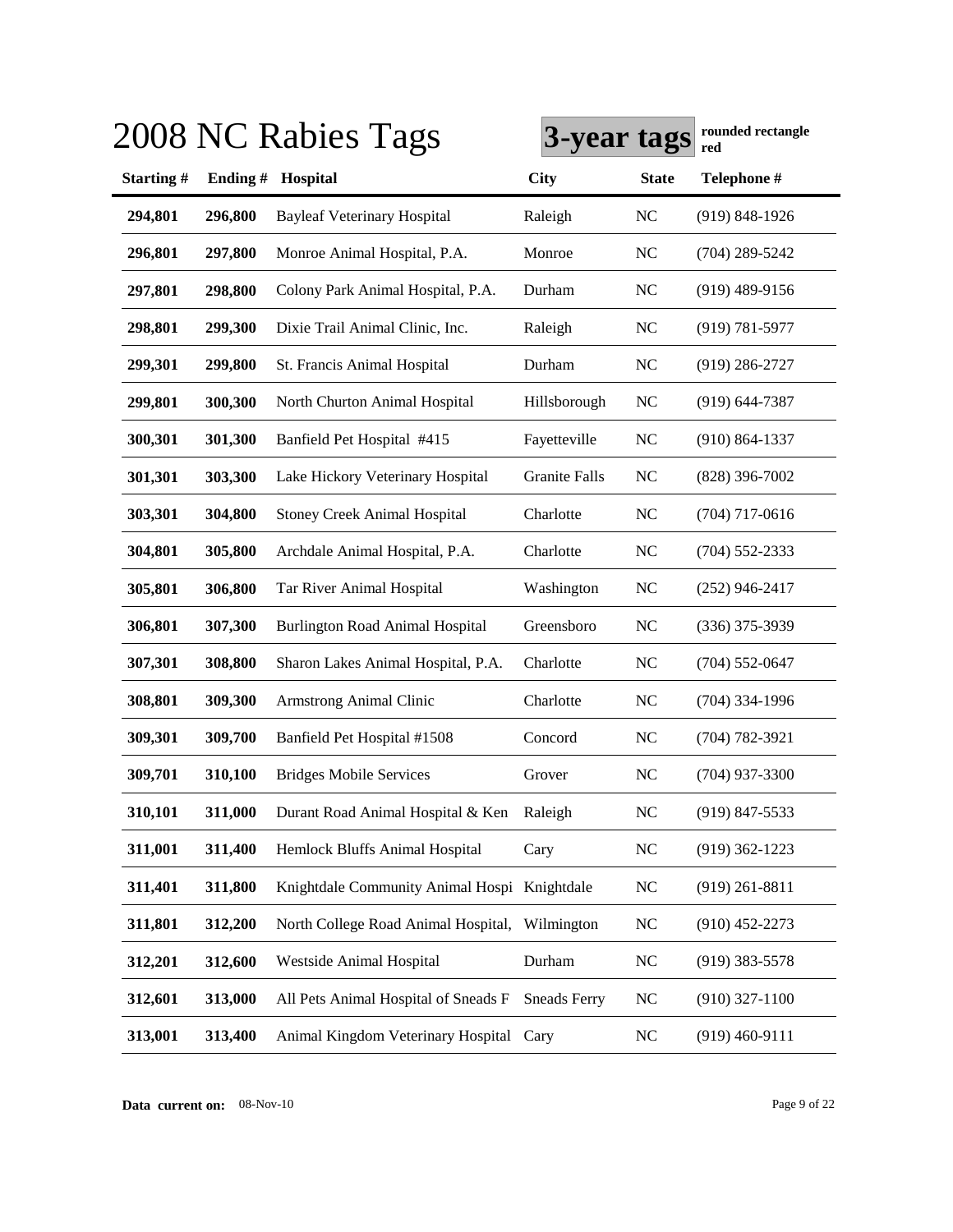|           |         | 2008 NC Rabies Tags                | 3-year tags     |                | rounded rectangle<br>red |
|-----------|---------|------------------------------------|-----------------|----------------|--------------------------|
| Starting# | Ending# | Hospital                           | <b>City</b>     | <b>State</b>   | Telephone #              |
| 313,401   | 313,800 | Crepe Myrtle Animal Hospital       | Angier          | <b>NC</b>      | $(919)$ 639-8387         |
| 313,801   | 314,200 | Academy Veterinary Hospital-Durha  | Durham          | <b>NC</b>      | $(919)$ 688-6628         |
| 314,201   | 314,600 | Pamlico Co Health Dept             | Bayboro         | <b>NC</b>      | $(252)$ 745-5634         |
| 314,601   | 316,000 | Leesville Animal Hospital          | Raleigh         | <b>NC</b>      | $(919) 870 - 7000$       |
| 316,001   | 317,400 | Redwood Animal Hospital            | Asheville       | <b>NC</b>      | (828) 298-1846           |
| 317,401   | 318,200 | Eno Animal Hospital                | Durham          | <b>NC</b>      | $(919)$ 471-0308         |
| 318,201   | 319,500 | Poplar Animal Hospital             | Concord         | <b>NC</b>      | $(704)$ 795-7200         |
| 319,501   | 319,800 | HillTop Animal Hospital            | Fuquay-Varina   | <b>NC</b>      | $(919) 552 - 5232$       |
| 319,801   | 320,000 | <b>Carteret Animal Hospital</b>    | <b>Beaufort</b> | <b>NC</b>      | $(252)$ 728-7600         |
| 319,901   | 321,300 | Banfield Pet Hospital Raleigh #059 | Raleigh         | <b>NC</b>      | $(919)$ 790-8337         |
| 320,001   | 320,200 | Elon Animal Hospital, Inc.         | Elon            | <b>NC</b>      | (336) 584-3738           |
| 320,201   | 320,400 | Berkeley Veterinary Clinic         | Goldsboro       | <b>NC</b>      | $(919)$ 778-5398         |
| 320,401   | 320,600 | Greene County Health Dept          | Snow Hill       | <b>NC</b>      | $(252)$ 747-8183         |
| 320,601   | 321,300 | Oak Grove Animal Hospital          | Durham          | <b>NC</b>      | $(919) 598 - 0001$       |
| 321,301   | 322,000 | Sardis Animal Clinic               | Charlotte       | <b>NC</b>      | $(704)$ 847-4796         |
| 322,001   | 322,700 | Wellington Animal Hospital         | Cary            | N <sub>C</sub> | $(919) 851 - 7475$       |
| 322,701   | 323,400 | Caring Hearts Animal Hospital      | Matthews        | <b>NC</b>      | (704) 893-2799           |
| 323,401   | 323,500 | Avery Animal Hospital              | Newland         | NC             | (828) 733-9810           |
| 323,501   | 324,100 | <b>Boulevard Animal Hospital</b>   | Raleigh         | NC             | $(919) 828 - 7468$       |
| 324,101   | 324,700 | Legion Road Animal Clinic          | Chapel Hill     | NC             | $(919)$ 933-3331         |
| 324,701   | 325,300 | Park Cedar Animal Hospital, P.A.   | Charlotte       | <b>NC</b>      | $(704) 541 - 3022$       |
| 325,301   | 325,900 | The Country Vet Shop               | Waxhaw          | <b>NC</b>      | $(704)$ 243-2410         |
| 325,901   | 326,500 | Veterinary House Calls of Hickory  | Hickory         | $\rm NC$       | (828) 345-1998           |

**Data current on:** 08-Nov-10 Page 10 of 22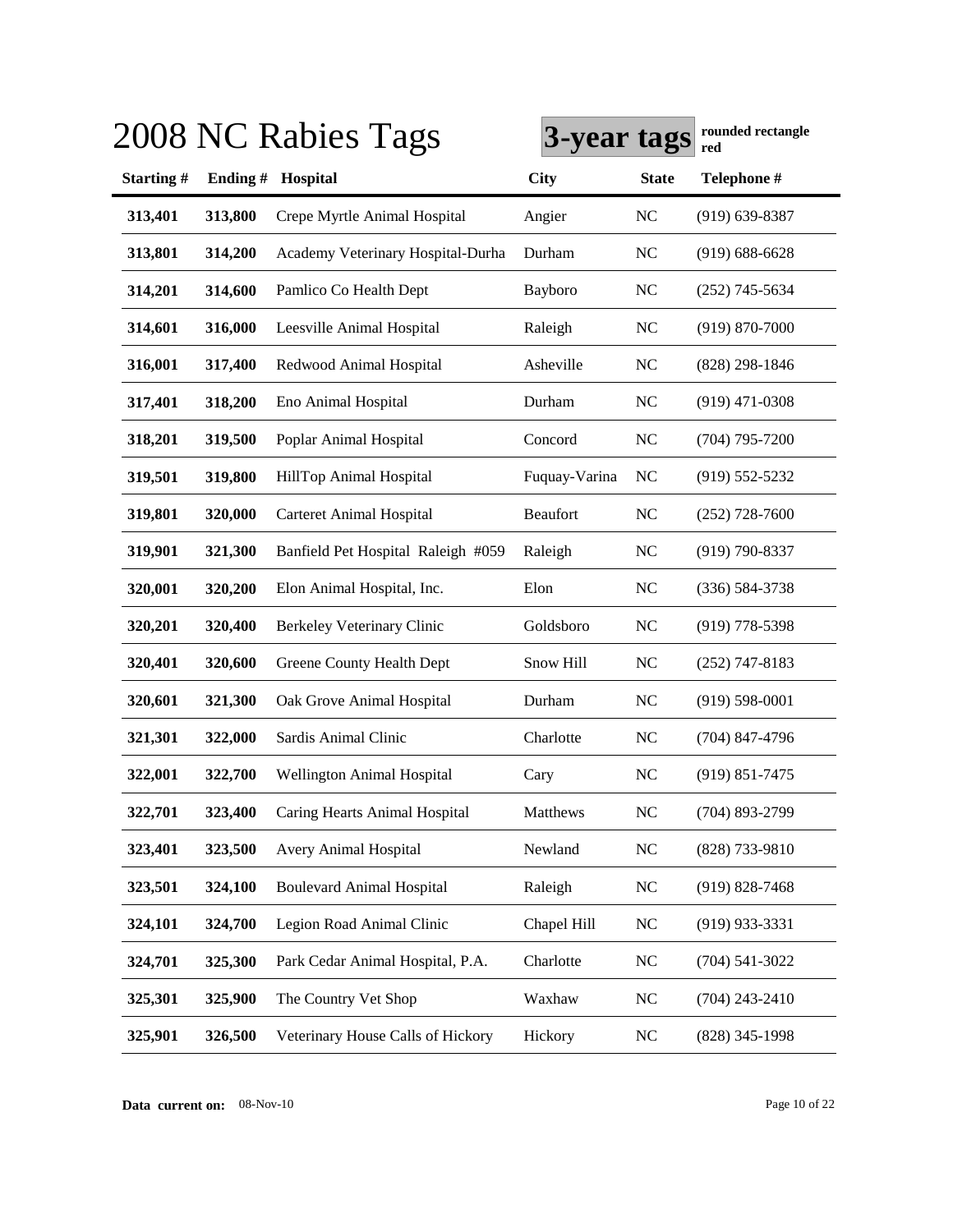|                  |         | 2008 NC Rabies Tags                          | 3-year tags        |                | rounded rectangle<br>red |
|------------------|---------|----------------------------------------------|--------------------|----------------|--------------------------|
| <b>Starting#</b> | Ending# | Hospital                                     | <b>City</b>        | <b>State</b>   | Telephone #              |
| 326,501          | 328,900 | Pamlico Animal Hospital                      | Washington         | <b>NC</b>      | $(252)$ 946-2834         |
| 328,901          | 330,300 | Piper Glen Animal Hospital                   | Charlotte          | <b>NC</b>      | $(704) 541 - 7171$       |
| 330,301          | 330,900 | Pet Overpopulation Patrol                    | Chapel Hill        | <b>NC</b>      | $(919)$ 942-2250         |
| 330,901          | 331,800 | Companion Animal Hospital, Inc.              | Shallotte          | <b>NC</b>      | $(910)$ 754-7282         |
| 331,801          | 332,700 | Watauga Veterinary Hospital                  | Boone              | <b>NC</b>      | (828) 297-3300           |
| 332,701          | 334,100 | Ashe Animal Clinic                           | Jefferson          | <b>NC</b>      | $(336)$ 246-2341         |
| 334,101          | 335,900 | Banfield Pet Hospital Raleigh #059           | Raleigh            | <b>NC</b>      | $(919) 790 - 8337$       |
| 335,901          | 337,200 | Banfield Pet Hospital #413                   | Greensboro         | N <sub>C</sub> | $(336) 545 - 8333$       |
| 337,201          | 338,000 | Banfield Pet Hospital Garner #597            | Garner             | N <sub>C</sub> | $(919)$ 661-1926         |
| 338,001          | 339,800 | Lake Country Animal Hospital                 | Roanoke Rapids NC  |                | $(252)$ 308-1882         |
| 339,801          | 340,600 | Lake Pine Animal Hospital                    | Apex               | N <sub>C</sub> | $(919)$ 380-1157         |
| 340,601          | 341,400 | Heartwood Animal Hospital                    | Youngsville        | <b>NC</b>      | $(919) 570 - 9311$       |
| 341,401          | 342,200 | Banfield Pet Hospital #600                   | Durham             | <b>NC</b>      | $(919)$ 402-8801         |
| 342,201          | 342,500 | Greystone Animal Hospital                    | Raleigh            | <b>NC</b>      | $(919) 676 - 1711$       |
| 342,501          | 345,200 | <b>Matthews Animal Clinic</b>                | Matthews           | <b>NC</b>      | $(704)$ 847-9856         |
| 345,201          | 348,400 | Viewmont Animal Clinic                       | Hickory            | N <sub>C</sub> | (828) 328-2448           |
| 348,401          | 348,600 | Operation Catnip, Inc.                       | Garner             | <b>NC</b>      | (919) 350-7983           |
| 348,601          | 349,300 | Jordan Lake Animal Hospital                  | Pittsboro          | NC             | (919) 542-5424           |
| 349,301          | 350,000 | Lake Wheeler Veterinary Hospital             | Raleigh            | <b>NC</b>      | $(919) 829 - 5511$       |
| 350,001          | 351,200 | North Paw Animal Hospital, Inc.              | Durham             | <b>NC</b>      | $(919)$ 471-1471         |
| 351,201          | 352,300 | Locust Animal Clinic                         | Locust             | <b>NC</b>      | $(704) 888 - 6590$       |
| 352,301          | 355,900 | North Wake Animal Hospital                   | <b>Wake Forest</b> | <b>NC</b>      | $(919) 556 - 1121$       |
| 355,901          | 356,500 | Banfield Pet Hospital - Hickory #418 Hickory |                    | <b>NC</b>      | $(828)$ 261-0356         |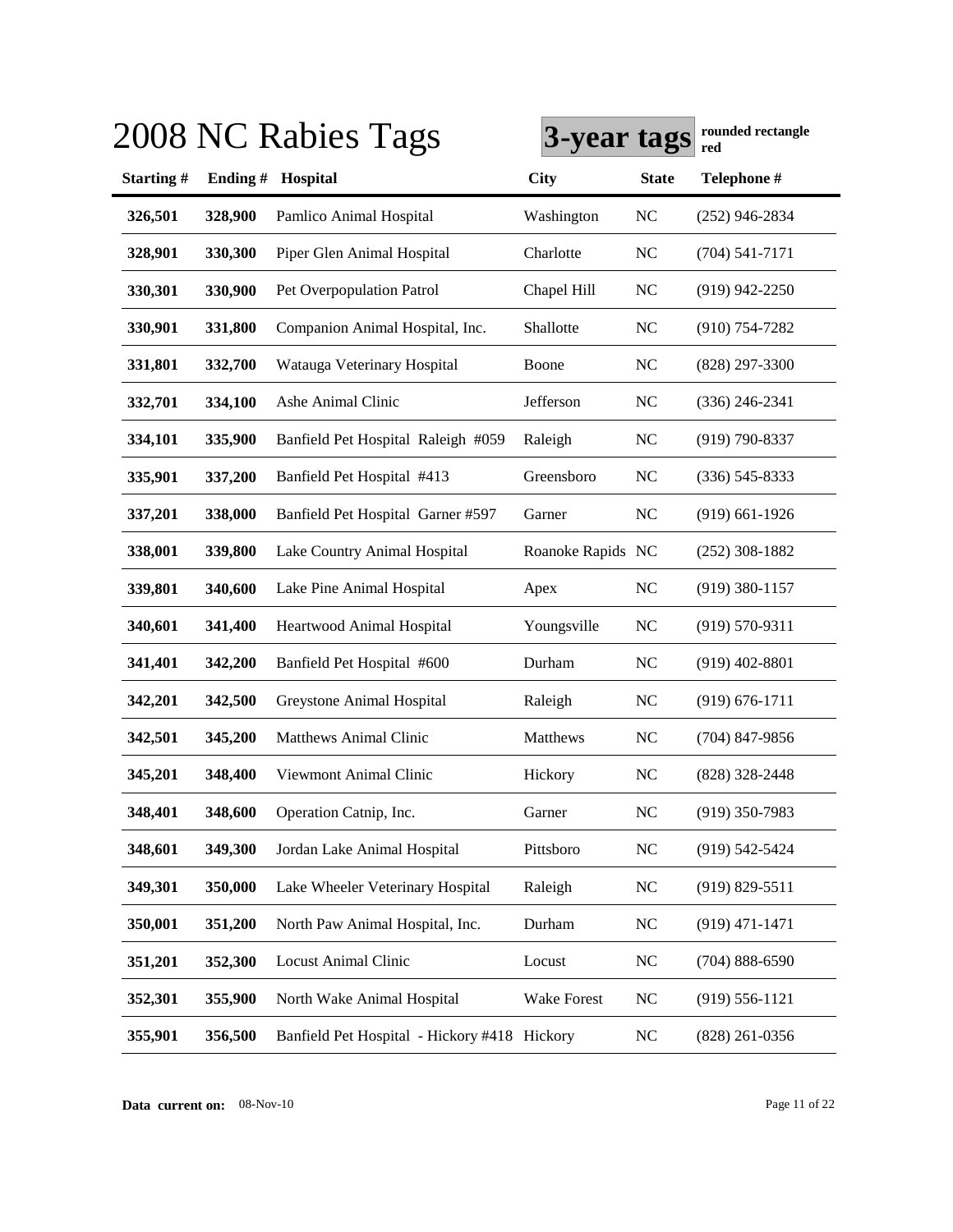|           |         | 2008 NC Rabies Tags                             | 3-year tags        |                | rounded rectangle<br>red |
|-----------|---------|-------------------------------------------------|--------------------|----------------|--------------------------|
| Starting# | Ending# | Hospital                                        | <b>City</b>        | <b>State</b>   | Telephone #              |
| 356,501   | 357,100 | South Robeson Veterinary Clinic                 | Fairmont           | N <sub>C</sub> | $(910)$ 628-7178         |
| 357,101   | 358,000 | Six Forks Animal Hospital                       | Raleigh            | <b>NC</b>      | $(919)$ 847-5854         |
| 358,001   | 358,400 | Veterinary Home Services SOLD to 5 Raleigh      |                    | <b>NC</b>      | $(919)$ 847-2255         |
| 358,401   | 359,300 | Armadale Animal Hospital                        | Raleigh            | <b>NC</b>      | $(919) 518 - 1744$       |
| 359,301   | 360,100 | Fisher Veterinary Hospital, PA                  | Raleigh            | <b>NC</b>      | $(919) 790 - 0412$       |
| 360,101   | 360,900 | Hight Veterinary Hospital, P.A.                 | Charlotte          | <b>NC</b>      | $(704) 595 - 9377$       |
| 360,901   | 361,200 | Banfield Pet Hospital #1413                     | Burlington         | NC             | $(336) 524-9106$         |
| 361,201   | 361,500 | <b>Blue Ridge Veterinary Clinic</b>             | <b>Banner Elk</b>  | <b>NC</b>      | $(828)$ 963-6641         |
| 361,501   | 361,800 | <b>Butner Veterinary Clinic</b>                 | <b>Butner</b>      | N <sub>C</sub> | $(919) 575 - 6210$       |
| 361,801   | 362,100 | Moyock Animal Hospital                          | Moyock             | <b>NC</b>      | $(252)$ 435-2250         |
| 362,101   | 362,400 | Warrenton Animal Clinic                         | Warrenton          | <b>NC</b>      | $(252)$ 257-0737         |
| 362,401   | 362,700 | Freer Animal Hospital                           | <b>Mount Airy</b>  | <b>NC</b>      | $(336) 786 - 5197$       |
| 362,701   | 363,000 | Asheville Veterinary House Call Offi            | Asheville          | <b>NC</b>      | (828) 254-2221           |
| 363,001   | 363,300 | Smokey Park Veterinary Hospital                 | Candler            | NC             | $(828) 665 - 1001$       |
| 363,301   | 363,600 | Pine Hollow Animal Hospital                     | Warrenton          | <b>NC</b>      | $(252)$ 257-3833         |
| 363,601   | 363,900 | Paws & Claws Mobile Vet                         | Huntersville       | NC             | $(704)$ 779-4200         |
| 363,901   | 364,100 | The Veterinary Hosp. of Pleasant Gar Greensboro |                    | <b>NC</b>      | $(336)$ 676-8387         |
| 364,101   | 364,300 | <b>Tyson Animal Hospital</b>                    | Durham             | NC             | $(919)$ 544-8297         |
| 364,301   | 364,500 | Eastridge Animal Hospital                       | Gastonia           | NC             | $(704)$ 869-9400         |
| 364,501   | 364,700 | Latitude 36 Mobile Veterinary Servic            | <b>Walnut Cove</b> | $NC$           | $(336) 593 - 5422$       |
| 364,701   | 365,400 | Pet-Vet House Call Practice, P.A.               | Raleigh            | <b>NC</b>      | $(919) 676 - 3130$       |
| 365,401   | 366,000 | Fairview Animal Hospital, P.A.                  | Fairview           | NC             | $(828) 628 - 3557$       |
| 366,001   | 366,100 | Safe Haven for Cats, attn: Dr. Pethick Raleigh  |                    | NC             | $(919) 872 - 1128$       |

**Data current on:** 08-Nov-10 Page 12 of 22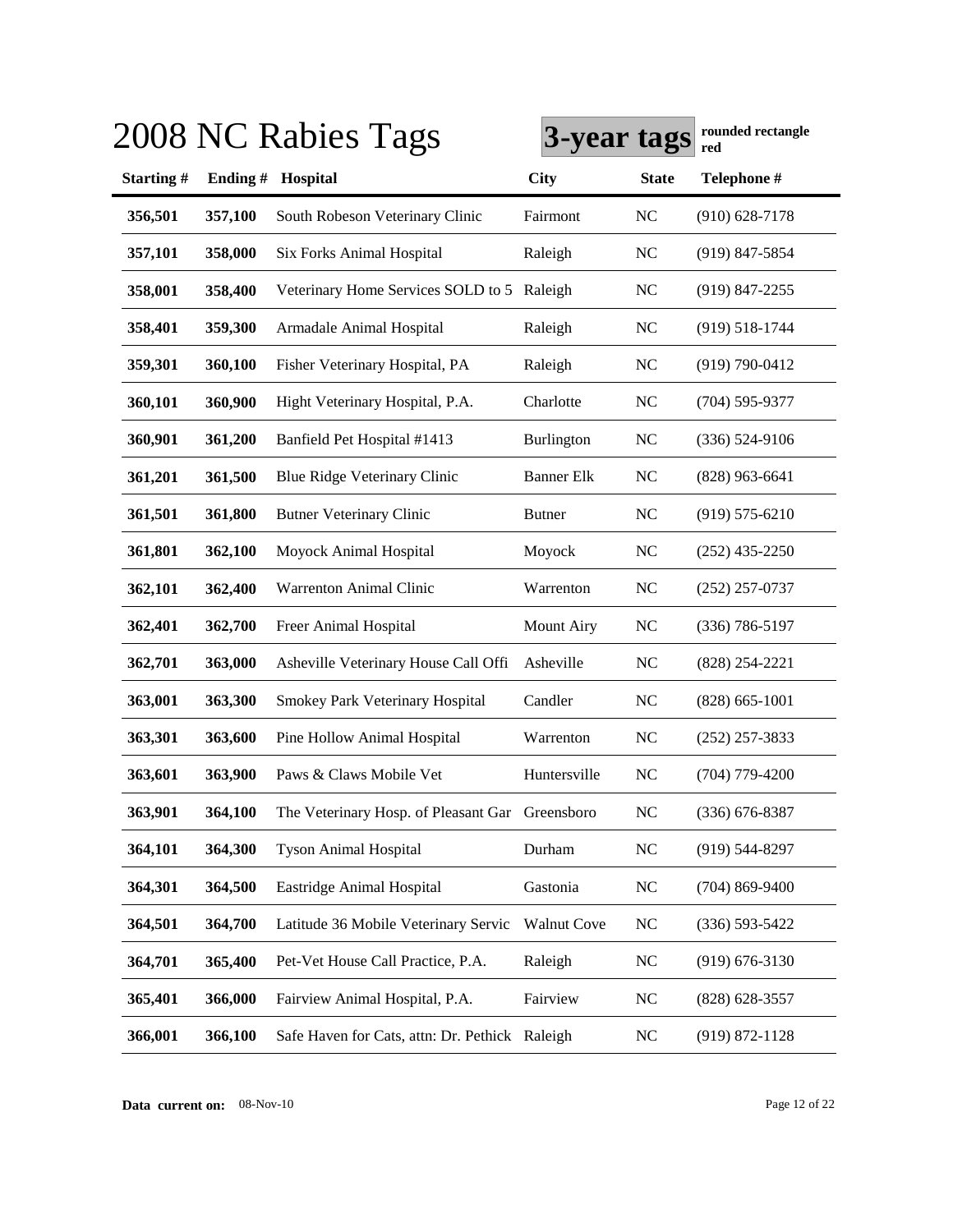|           |         | 2008 NC Rabies Tags                  | 3-year tags |              | rounded rectangle<br>red |
|-----------|---------|--------------------------------------|-------------|--------------|--------------------------|
| Starting# | Ending# | Hospital                             | <b>City</b> | <b>State</b> | Telephone #              |
| 366,101   | 368,800 | Carrboro Plaza Veterinary Clinic, P. | Carrboro    | <b>NC</b>    | $(919)$ 929-0031         |
| 368,801   | 369,000 | Cozy Cat Veterinary Hospital         | Raleigh     | NC           | $(919) 571 - 9007$       |
| 369,001   | 369,400 | Catawba Heights Animal Hospital      | Belmont     | NC           | $(704)$ 827-0616         |
| 369,401   | 369,800 | Woodlawn Animal Hospital, P.A.       | Charlotte   | NC           | $(704)$ 523-3576         |
| 369,801   | 370,200 | Greater Charlotte Mobile Veterinary  | Charlotte   | NC           | $(704)$ 522-0677         |
| 370,201   | 370,600 | The Carolinas Animal Hospital        | Charlotte   | NC           | $(704)$ 588-9788         |
| 370,601   | 370,900 | <b>ABEVET</b>                        | Pittsboro   | NC           | $(919)$ 933-8680         |
| 370,901   | 371,200 | Vetcare Mobile Service               | Cary        | NC           | $(919)$ 363-0773         |
| 371,201   | 371,500 | Veterinary Housecalls/Mobile Care    | Charlotte   | NC           | $(704)$ 523-5534         |
| 371,501   | 371,700 | All Creatures Pet Hospital           | Stanley     | NC           | $(704)$ 263-1366         |
| 371,701   | 371,900 | Bear Creek Mobile Vet Service        | Alermarle   | NC           | $(704)$ 463-7677         |
| 371,901   | 372,100 | Carolina Cat Clinic                  | Gastonia    | NC           | $(704)$ 865-5554         |
| 372,101   | 372,300 | Close Calls, PLLC                    | Raleigh     | NC           | $(919) 749 - 3590$       |
| 372,301   | 372,500 | Dr Kate's Mobile Veterinary Practice | Raleigh     | NC           | $(919) 832 - 2000$       |
| 372,501   | 372,700 | Flat River Veterinary Hospital       | Rougemont   | NC           | $(919)$ 477-4210         |
| 372,701   | 372,900 | Gaston Veterinary Hospital Assoc.    | Gastonia    | NC           | $(704)$ 864-5739         |
| 372,901   | 373,100 | Large Animal Medicine and Surgery,   | Salisbury   | NC           | $(704)$ 637-0546         |
| 373,101   | 373,300 | O'Hara Veterinary Clinic             | Charlotte   | NC           | $(704)$ 372-2537         |
| 373,301   | 373,500 | Oriental Pet Clinic                  | Oriental    | NC           | $(252)$ 249-2775         |
| 373,501   | 373,700 | <b>UNC-Chapel Hill</b>               | Chapel Hill | NC           | $(919)$ 966-2906         |
| 373,701   | 373,900 | Vet Mobile, PLLC                     | Cary        | NC           | $(919)$ 467-6297         |
| 373,901   | 374,100 | Western Wake Veterinary Service      | Apex        | NC           | $(919)$ 362-1344         |
| 374,101   | 374,300 | All Walks of Life Mobile Vet Svcs    | Angier      | NC           | $(919)$ 567-2965         |
|           |         |                                      |             |              |                          |

**Data current on:** 08-Nov-10 Page 13 of 22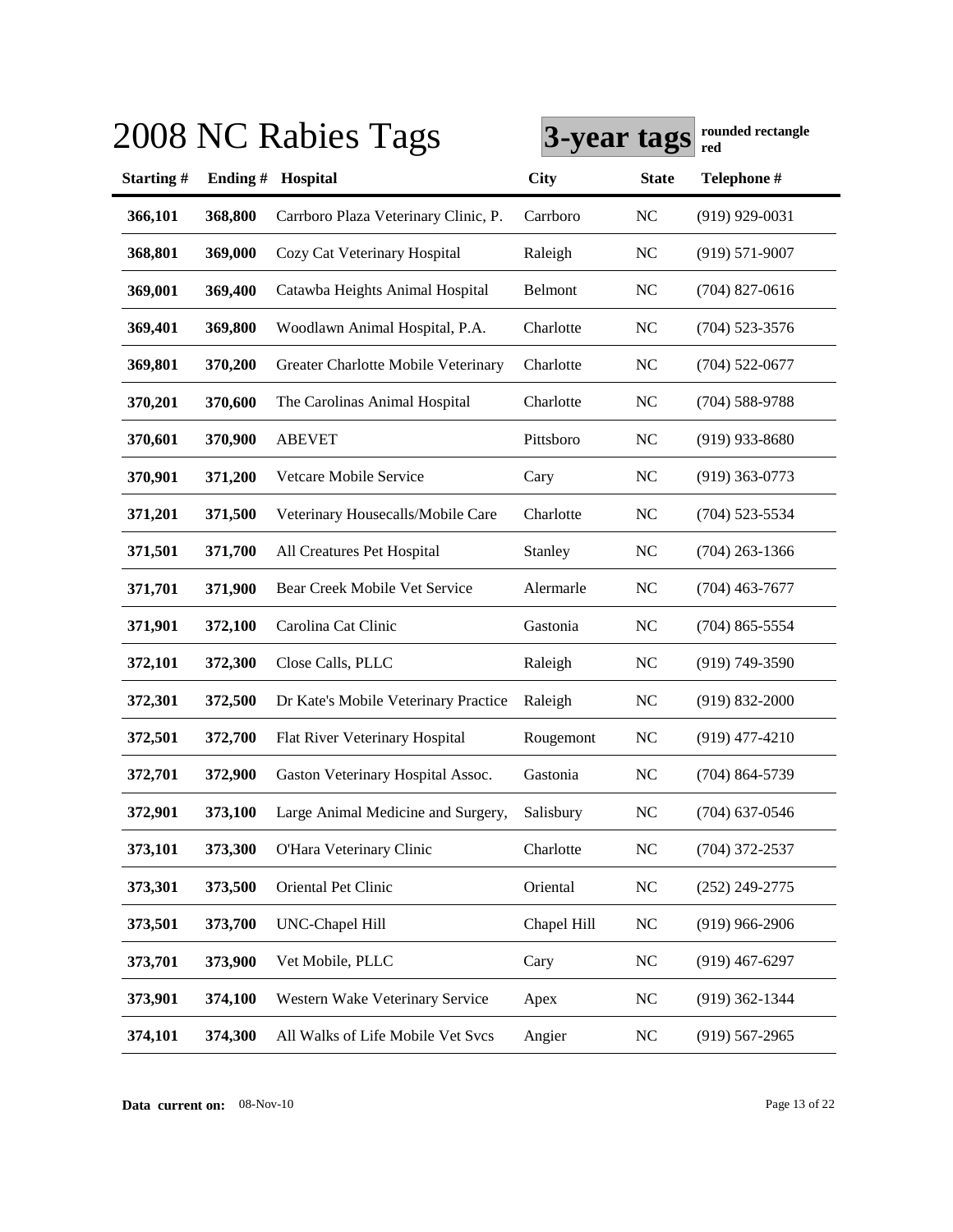|                  |         | 2008 NC Rabies Tags                        | 3-year tags       |                | rounded rectangle<br>red |
|------------------|---------|--------------------------------------------|-------------------|----------------|--------------------------|
| <b>Starting#</b> | Ending# | Hospital                                   | <b>City</b>       | <b>State</b>   | Telephone #              |
| 374,301          | 374,500 | Lexington Large Animal Medicine &          | Lexington         | <b>NC</b>      | $(336)$ 787-4901         |
| 374,501          | 374,700 | Heart and Hand Vet Hospital                | Charlotte         | <b>NC</b>      | $(704) 573 - 2744$       |
| 374,701          | 374,900 | Mountain Laurel Mobile Vet. Service Lenoir |                   | <b>NC</b>      | $(828)$ 758-7860         |
| 374,901          | 375,600 | Cary Veterinary Hospital                   | Cary              | <b>NC</b>      | $(919)$ 469-0947         |
| 375,601          | 375,700 | Institute Mobile Veterinary Service        | La Grange         | <b>NC</b>      | $(252) 566 - 5041$       |
| 375,701          | 376,300 | Dr Bradlers' Animal House Calls            | Hampstead         | NC             | $(910) 686 - 4806$       |
| 376,301          | 377,200 | Parker Veterinary Hospital, P.A.           | Charlotte         | <b>NC</b>      | $(704)$ 399-8304         |
| 377,201          | 378,500 | Plaza Veterinary Hospital                  | <b>Burlington</b> | <b>NC</b>      | (336) 229-5376           |
| 378,501          | 380,300 | Cornwallis Road Animal Hospital            | Durham            | <b>NC</b>      | $(919)$ 489-9194         |
| 380,301          | 380,600 | The Kindness Spay-Neuter Clinic            | Maysville         | NC             | $(252)$ 422-6770         |
| 380,601          | 382,900 | Stage Road Animal Hospital, P.A.           | Angier            | NC             | $(919)$ 639-3337         |
| 382,901          | 385,100 | Lenoir Veterinary Hospital                 | Lenoir            | N <sub>C</sub> | $(828)$ 728-6713         |
| 385,101          | 386,800 | Coddle Creek Animal Hospital               | Concord           | <b>NC</b>      | $(704)$ 795-9005         |
| 386,801          | 388,500 | East Bend Animal Clinic                    | East Bend         | <b>NC</b>      | $(336) 699 - 8344$       |
| 388,501          | 389,700 | Wayne County Animal Control                | Goldsboro         | NC             | $(919) 731 - 1439$       |
| 389,701          | 390,900 | Banfield Pet Hospital #411                 | Winston-Salem     | N <sub>C</sub> | $(336)$ 765-8339         |
| 390,901          | 391,600 | Animal Hospital                            | Whiteville        | <b>NC</b>      | $(910)$ 642-3221         |
| 391,601          | 393,700 | Falls Village Veterinary Hospital          | Raleigh           | <b>NC</b>      | $(919) 847 - 0141$       |
| 393,701          | 393,800 | Second Chance Pet Adoptions                | Raleigh           | <b>NC</b>      | $(919) 851 - 8404$       |
| 393,801          | 393,900 | SPCA of Wake County                        | Raleigh           | <b>NC</b>      | (919) 772-2326           |
| 393,901          | 394,500 | <b>Community Animal Hospital</b>           | Wendell           | <b>NC</b>      | $(919)$ 365-6302         |
| 394,501          | 395,100 | <b>Creature Comforts Animal Hospital</b>   | Cary              | <b>NC</b>      | $(919)$ 387-3435         |
| 395,101          | 396,000 | Carver Street Animal Hospital              | Durham            | <b>NC</b>      | $(919)$ 477-7319         |

**Data current on:** 08-Nov-10 Page 14 of 22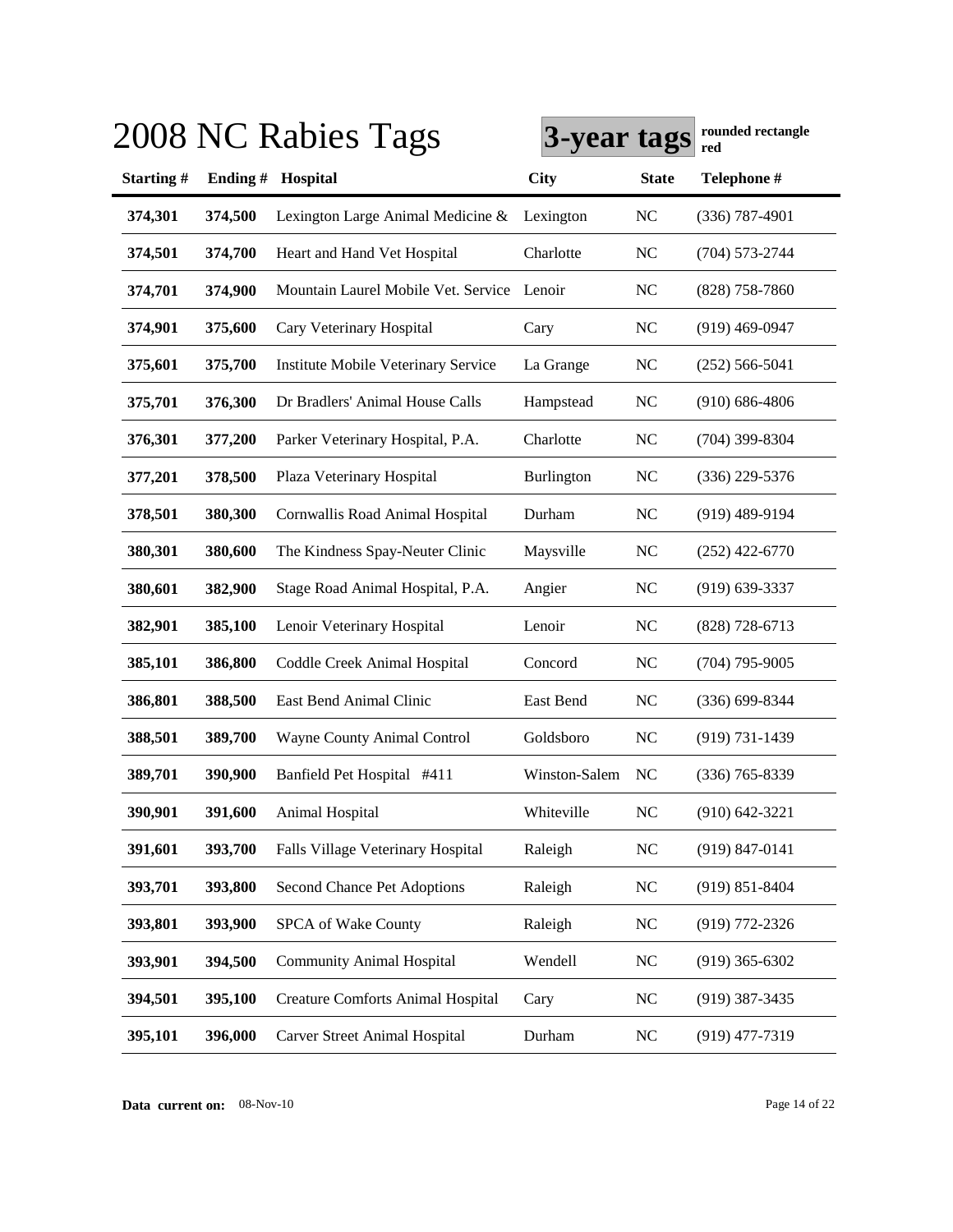|           |         | 2008 NC Rabies Tags                    | 3-year tags           |                | rounded rectangle<br>red |
|-----------|---------|----------------------------------------|-----------------------|----------------|--------------------------|
| Starting# |         | Ending # Hospital                      | <b>City</b>           | <b>State</b>   | Telephone #              |
| 396,001   | 397,300 | Animal Hospital of East Burke, P.A.    | Valdese               | <b>NC</b>      | (828) 874-8387           |
| 397,301   | 397,500 | Raleigh Cat Clinic                     | Raleigh               | N <sub>C</sub> | $(919) 518 - 8013$       |
| 397,501   | 397,600 | Burlington Animal Shelter/Adoption     | Haw River             | <b>NC</b>      | $(336) 578 - 0343$       |
| 397,601   | 398,000 | Mobile Vet Care of S Charlotte         | Charlotte             | <b>NC</b>      | $(704)$ 458-4928         |
| 398,001   | 398,300 | Dickson Animal Clinic, P.A.            | Gastonia              | <b>NC</b>      | $(704)$ 824-9160         |
| 398,301   | 398,600 | Frazier's Mobile Equine                | Benson                | N <sub>C</sub> | $(910)$ 578-8373         |
| 398,601   | 398,900 | Healthy Pets Mobile Vet                | Clayton               | <b>NC</b>      | (919) 329-7387           |
| 398,901   | 399,100 | Clarksville Veterinary Clinic          | Clarksville           | VA             | $(434)$ 374-0166         |
| 399,101   | 399,300 | Homeward Bound Mobile Vet Servic       | Raleigh               | NC             | $(919)$ 847-2500         |
| 399,301   | 399,500 | House Call Practice For Pets           | Raleigh               | <b>NC</b>      | $(919) 874 - 7406$       |
| 399,501   | 399,700 | Mobile Large Animal Veterinary Ser     | Troutman              | NC             | $(704)$ 528-1717         |
| 399,701   | 399,900 | Cedarwood Mobile Veterinary Servic     | <b>Willow Springs</b> | NC             | $(919)$ 422-8561         |
| 399,901   | 400,000 | <b>Advance Veterinary Services</b>     | Mocksville            | <b>NC</b>      | $(336)$ 998-9696         |
| 400,001   | 400,100 | <b>Animal Medical Center</b>           | Danville              | VA             | (434) 793-6477           |
| 400,101   | 400,200 | Applewood Veterinary Hospital, P.A.    | Dallas                | N <sub>C</sub> | $(704)$ 922-0532         |
| 400,201   | 400,300 | Bar None Mobile Veterinary Services    | Clayton               | <b>NC</b>      | $(919)$ 772-9400         |
| 400,301   | 400,400 | Brentwood Veterinary Center, P.A.      | Wilson                | N <sub>C</sub> | $(252)$ 243-6252         |
| 400,401   | 400,500 | Carolina Vet. Spec. Huntersville       | Huntersville          | $\rm NC$       | $(704)$ 949-1100         |
| 400,501   | 400,600 | Caudle Mobile Veterinary Practice      | Watkinsville          | <b>GA</b>      | $(706)$ 340-5043         |
| 400,601   | 400,700 | Chapel Hill Mobile Vet House Calls     | Chapel Hill           | <b>NC</b>      | $(919)$ 357-3440         |
| 400,701   | 400,800 | Dr Larry Watts                         | Statesville           | <b>NC</b>      | $(704)$ 878-2371         |
| 400,801   | 400,900 | <b>Healing Springs Animal Hospital</b> | Galax                 | VA             | $(276)$ 236-5103         |
| 400,901   | 401,000 | Holistic Mobile Veterinary Services    | Asheville             | $\rm NC$       | $(828)$ 278-0450         |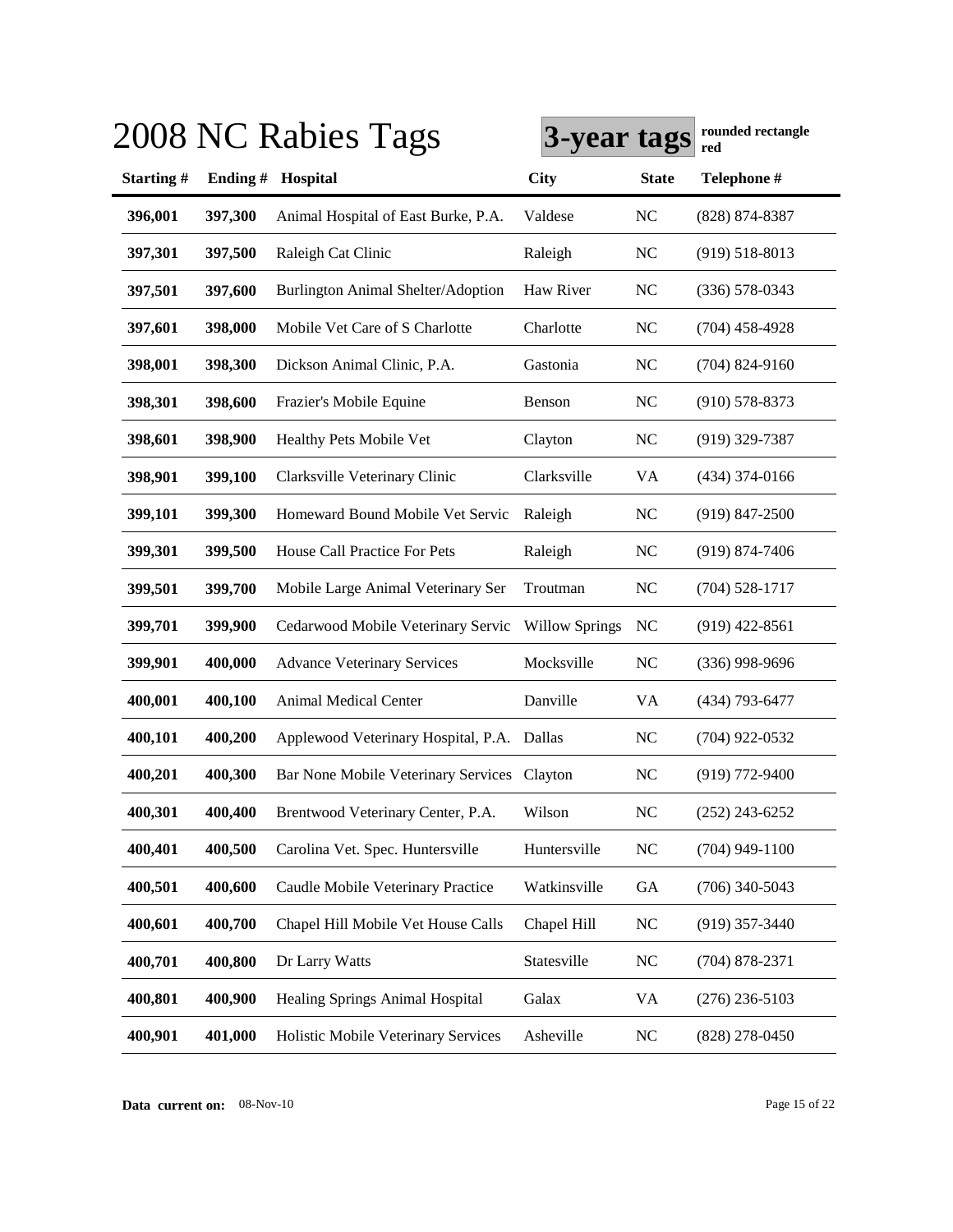|           |         | 2008 NC Rabies Tags                       | 3-year tags       |                | rounded rectangle<br>red |
|-----------|---------|-------------------------------------------|-------------------|----------------|--------------------------|
| Starting# | Ending# | Hospital                                  | <b>City</b>       | <b>State</b>   | Telephone #              |
| 401,001   | 401,100 | Holmes Mobile Veterinary Service          | <b>Banner Elk</b> | N <sub>C</sub> | $(828)$ 266-3959         |
| 401,101   | 401,200 | Lake Norman Equine Clinic                 | Cornelius         | N <sub>C</sub> | $(704)$ 278-0321         |
| 401,201   | 401,300 | Maiden Equine Hospital                    | Maiden            | N <sub>C</sub> | $(828)$ 428-8093         |
| 401,301   | 401,400 | Mount Hermon Animal Clinic                | Danville          | VA             | (434) 886-2499           |
| 401,401   | 401,500 | <b>Outback Mobile Veterinary Services</b> | Morganton         | <b>NC</b>      | $(828)$ 448-9295         |
| 401,501   | 401,600 | Phillips Animal Medical Hospital          | Gastonia          | NC             | $(704)$ 867-3514         |
| 401,601   | 401,700 | Shanks Veterinary Mobile Service          | Hickory           | <b>NC</b>      | $(828)$ 381-1341         |
| 401,701   | 401,800 | Southport Oak Island Animal Rescue        | Southport         | N <sub>C</sub> | $(910)$ 457-6340         |
| 401,801   | 401,900 | Statesville Bovine & Equine Clinic        | Statesville       | NC             | $(704)$ 873-1743         |
| 401,901   | 402,000 | Triangle Veterinary Emergency Clini       | Durham            | <b>NC</b>      | $(919)$ 489-0615         |
| 402,001   | 402,100 | Wellspring Holistic Vet Care              | Castle Hayne      | N <sub>C</sub> | $(910) 763 - 1230$       |
| 402,101   | 402,200 | Whispering Waters Animal Care/Mo          | Boone             | <b>NC</b>      | $(828)$ 264-8077         |
| 402,201   | 402,300 | Wilkinson Animal Hospital, P.A.           | Gastonia          | N <sub>C</sub> | $(704)$ 824-9876         |
| 402,301   | 402,400 | After Hours Animal Emergency Clini        | Raleigh           | <b>NC</b>      | $(919) 781 - 5145$       |
| 402,401   | 402,500 | Animal Medical Clinic of South Bost       | South Boston      | <b>VA</b>      | $(434)575-0034$          |
| 402,501   | 402,600 | Eastern Equine Veterinary Clinic          | Walstonburg       | <b>NC</b>      | $(252)$ 753-3162         |
| 402,601   | 402,700 | <b>Mobile Veterinary Services</b>         | Raleigh           | NC             | $(919)$ 413-2956         |
| 402,701   | 402,800 | Ghiloni Mobile Vet Service SUSPEN         | Raleigh           | NC             | $(919)$ 212-0026         |
| 402,801   | 402,900 | Dr Richard D. Kirkman                     | Siler City        | <b>NC</b>      | $(919) 742 - 5500$       |
| 402,901   | 403,000 | Nature Veterinary Center                  | South Hill        | VA             | $(434)$ 447-3553         |
| 403,001   | 403,100 | Lineberger Veterinary Hospital            | Gastonia          | <b>NC</b>      | $(704)$ 824-8451         |
| 403,101   | 403,200 | Yellowhorse Mobile Vet Service            | Concord           | <b>NC</b>      | $(704)$ 305-3673         |
| 403,201   | 403,600 | Oxford Veterinary Hospital                | Oxford            | NC             | $(919) 693 - 6911$       |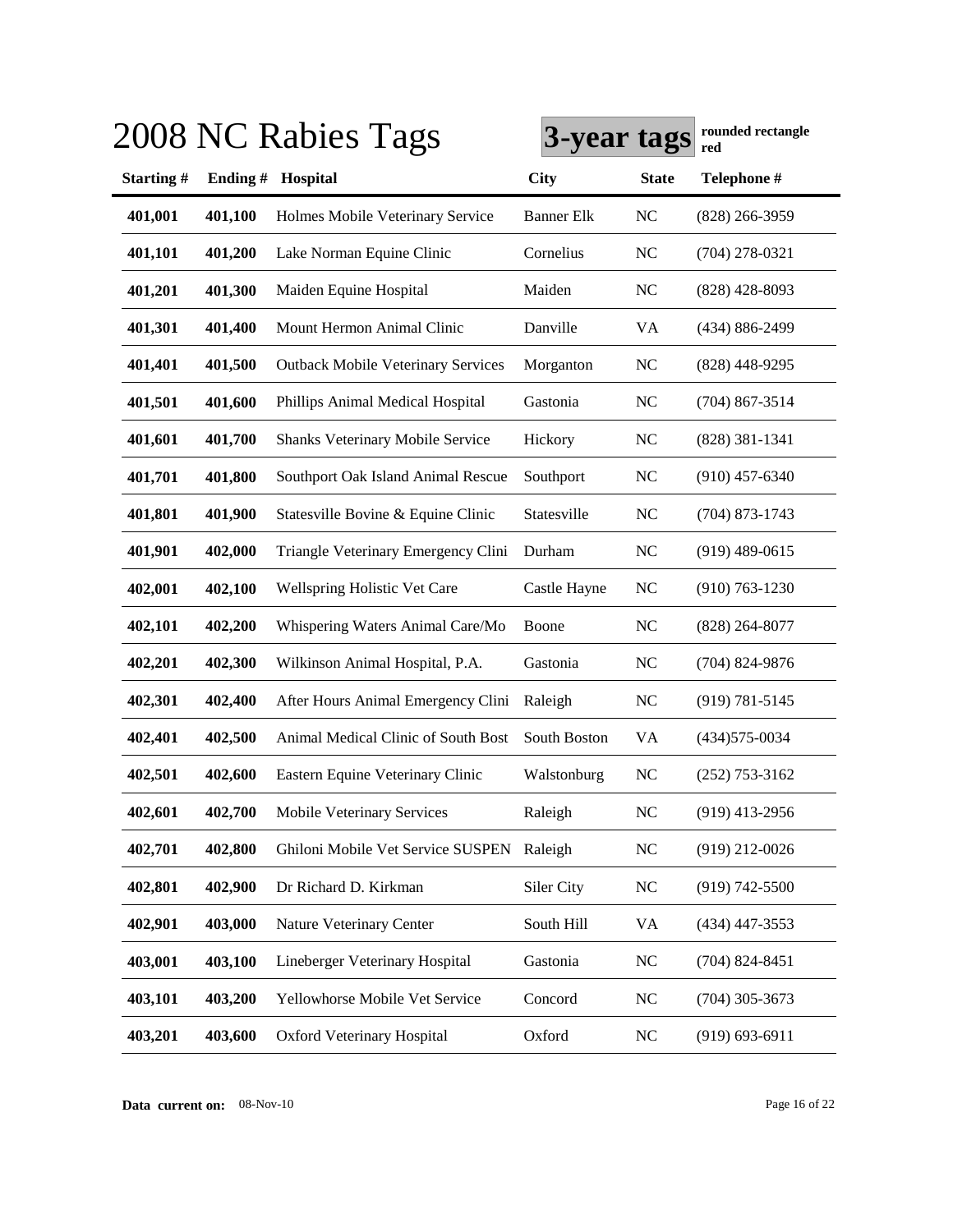|           |            | 2008 NC Rabies Tags                         | 3-year tags          |                | rounded rectangle<br>red |
|-----------|------------|---------------------------------------------|----------------------|----------------|--------------------------|
| Starting# | Ending $#$ | Hospital                                    | City                 | <b>State</b>   | Telephone #              |
| 403,601   | 404,000    | Banfield Pet Hospital - Sou. Pines #1       | Aberdeen             | <b>NC</b>      | $(910)$ 692-4931         |
| 404,001   | 404,800    | Mocksville Animal Hospital                  | Mocksville           | <b>NC</b>      | $(336)$ 413-6011         |
| 404,801   | 406,100    | Piedmont Veterinary Clinic                  | Hillsborough         | <b>NC</b>      | $(919) 732 - 2569$       |
| 406,101   | 407,900    | <b>Plantation Animal Hospital</b>           | Matthews             | <b>NC</b>      | $(704)$ 841-2225         |
| 407,901   | 408,200    | <b>NCSU CVM Pharmacy</b>                    | Raleigh              | <b>NC</b>      | $(919) 513 - 6572$       |
| 408,201   | 409,400    | Parkwood Animal Hospital                    | Durham               | <b>NC</b>      | $(919) 544 - 7711$       |
| 409,401   | 410,100    | Durham Animal Hospital NO REOR              | Durham               | NC             | $(919)$ 471-1579         |
| 410,101   | 411,200    | Animal Care Clinic of Concord               | Concord              | <b>NC</b>      | $(704) 786 - 6669$       |
| 411,201   | 411,300    | <b>Foothills Humane Society</b>             | Columbus             | <b>NC</b>      | (828) 863-4444           |
| 411,301   | 411,900    | Banfield Pet Hospital #414                  | <b>Winston Salem</b> | <b>NC</b>      | $(336)$ 377-3026         |
| 411,901   | 414,500    | Rea Road Animal Hospital                    | Charlotte            | N <sub>C</sub> | $(704)$ 544-6313         |
| 414,501   | 416,000    | Piedmont Comm Spay Neuter & Well Greensboro |                      | <b>NC</b>      | $(336)$ 333-5336         |
| 416,001   | 418,000    | SouthPark Animal Hospital                   | Charlotte            | <b>NC</b>      | $(704)$ 523-3457         |
| 418,001   | 418,100    | NCSU, CVM, Lab Animal Resources             | Raleigh              | <b>NC</b>      | $(919) 513 - 6280$       |
| 418,101   | 418,600    | Heritage Animal Hospital                    | Wake Forest          | <b>NC</b>      | $(919)$ 453-1112         |
| 418,601   | 419,400    | West Cary Animal Hospital                   | Cary                 | NC             | $(919)$ 303-1611         |
| 419,401   | 419,900    | Chatham Animal Hospital, Inc.               | Cary                 | <b>NC</b>      | $(919)$ 469-8114         |
| 419,901   | 420,400    | <b>NCSU CVM Mobile Surgery</b>              | Raleigh              | $NC$           | $(919) 606 - 2752$       |
| 420,401   | 421,900    | Lakewood Veterinary Hospital, P.A.          | Mooresville          | <b>NC</b>      | $(704)$ 662-6077         |
| 421,901   | 423,400    | Peachtree Veterinary Hospital               | Murphy               | <b>NC</b>      | $(828)$ 837-2396         |
| 423,401   | 423,500    | Spay & Neuter Clinic of Central Caro        | <b>High Point</b>    | <b>NC</b>      | $(336)$ 965-1797         |
| 423,501   | 423,600    | <b>Livestock Veterinary Services</b>        | Kinston              | <b>NC</b>      | $(252)$ 527-4960         |
| 423,601   | 423,700    | Large Animal Health Services, Inc.          | Asheboro             | <b>NC</b>      | $(336) 629 - 8910$       |

**Data current on:** 08-Nov-10 Page 17 of 22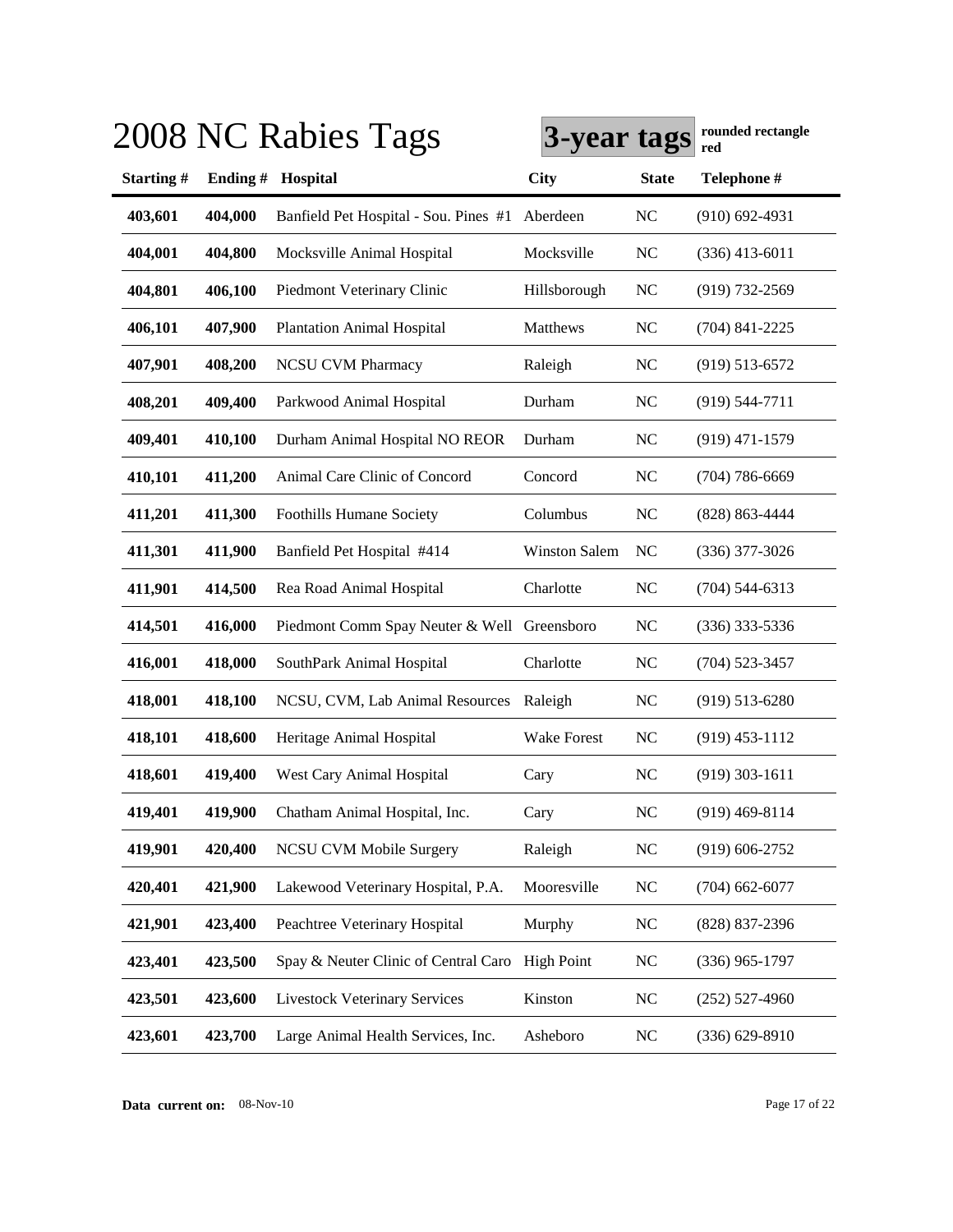|           |         | 2008 NC Rabies Tags                            | 3-year tags          |                | rounded rectangle<br>red |
|-----------|---------|------------------------------------------------|----------------------|----------------|--------------------------|
| Starting# | Ending# | Hospital                                       | <b>City</b>          | <b>State</b>   | Telephone #              |
| 423,701   | 423,800 | Spay Neuter Vet Clinic of Sandhills            | Vass                 | NC             | $(910)$ 692-3499         |
| 423,801   | 424,100 | Northwest Animal Hospital                      | Oak Ridge            | N <sub>C</sub> | $(336)$ 643-8984         |
| 424,101   | 424,600 | Companion Animal Hospital of Wake Raleigh      |                      | N <sub>C</sub> | $(919)$ 488-5300         |
| 424,601   | 424,700 | Garner Animal Hospital                         | Garner               | N <sub>C</sub> | $(919)$ 772-0404         |
| 424,701   | 425,000 | Maiden Small Animal Hospital                   | Maiden               | N <sub>C</sub> | $(828)$ 428-0010         |
| 425,001   | 425,500 | Mid-Way Veterinary Clinic SUSPEN               | <b>Bear Creek</b>    | N <sub>C</sub> | $(919)$ 837-2904         |
| 425,501   | 425,600 | Cashiers-Highlands Humane Society              | Cashiers             | N <sub>C</sub> | (828) 743-5752           |
| 425,601   | 426,500 | <b>Garner Animal Hospital</b>                  | Garner               | N <sub>C</sub> | $(919) 772 - 0404$       |
| 426,501   | 427,700 | Maiden Small Animal Hospital                   | Maiden               | N <sub>C</sub> | $(828)$ 428-0010         |
| 427,701   | 428,400 | <b>James Landing Veterinary Hospital</b>       | Jamestown            | N <sub>C</sub> | $(336) 852 - 9800$       |
| 428,401   | 428,500 | Roxboro Road Veterinary Hospital C             | Durham               | N <sub>C</sub> | $(919)$ 477-9711         |
| 428,501   | 428,600 | Cats Amore Mobile Vet Practice                 | Mocksville           | N <sub>C</sub> | $(336)$ 406-2155         |
| 428,601   | 428,700 | After Hours Veterinary Emergency Cl Greensboro |                      | N <sub>C</sub> | $(336) 851 - 1990$       |
| 428,701   | 428,800 | <b>Triad Veterinary Services</b>               | <b>High Point</b>    | N <sub>C</sub> | $(336)$ 431-0038         |
| 428,801   | 429,000 | Dr Ivey Smith                                  | Snow Hill            | N <sub>C</sub> | $(252)$ 714-9581         |
| 429,001   | 429,100 | Equine Express Mobile Vet Service S            | New Bern             | NC             | $(252) 670 - 1110$       |
| 429,101   | 429,200 | Dr James H Rogers                              | Statesville          | NC             | $(704)$ 876-1933         |
| 429,201   | 429,300 | Dr Doby Whited                                 | Mebane               | NC             | $(336)$ 421-5197         |
| 429,301   | 429,500 | <b>AARF SUSPENDED</b>                          | <b>Winston Salem</b> | NC             | $(336)$ 926-9269         |
| 429,501   | 429,700 | Atlantic Animal Hospital, P.A.                 | Wilmington           | <b>NC</b>      | $(910)$ 256-2624         |
| 429,701   | 430,300 | Banfield Pet Hospital of Cary #595             | Cary                 | <b>NC</b>      | $(919) 858 - 8450$       |
| 430,301   | 430,700 | Ambassador Mobile Vet Service                  | Greensboro           | NC             | $(336)$ 379-1227         |
| 430,701   | 430,800 | Cary Animal Control                            | Cary                 | <b>NC</b>      | $(919)$ 319-4517         |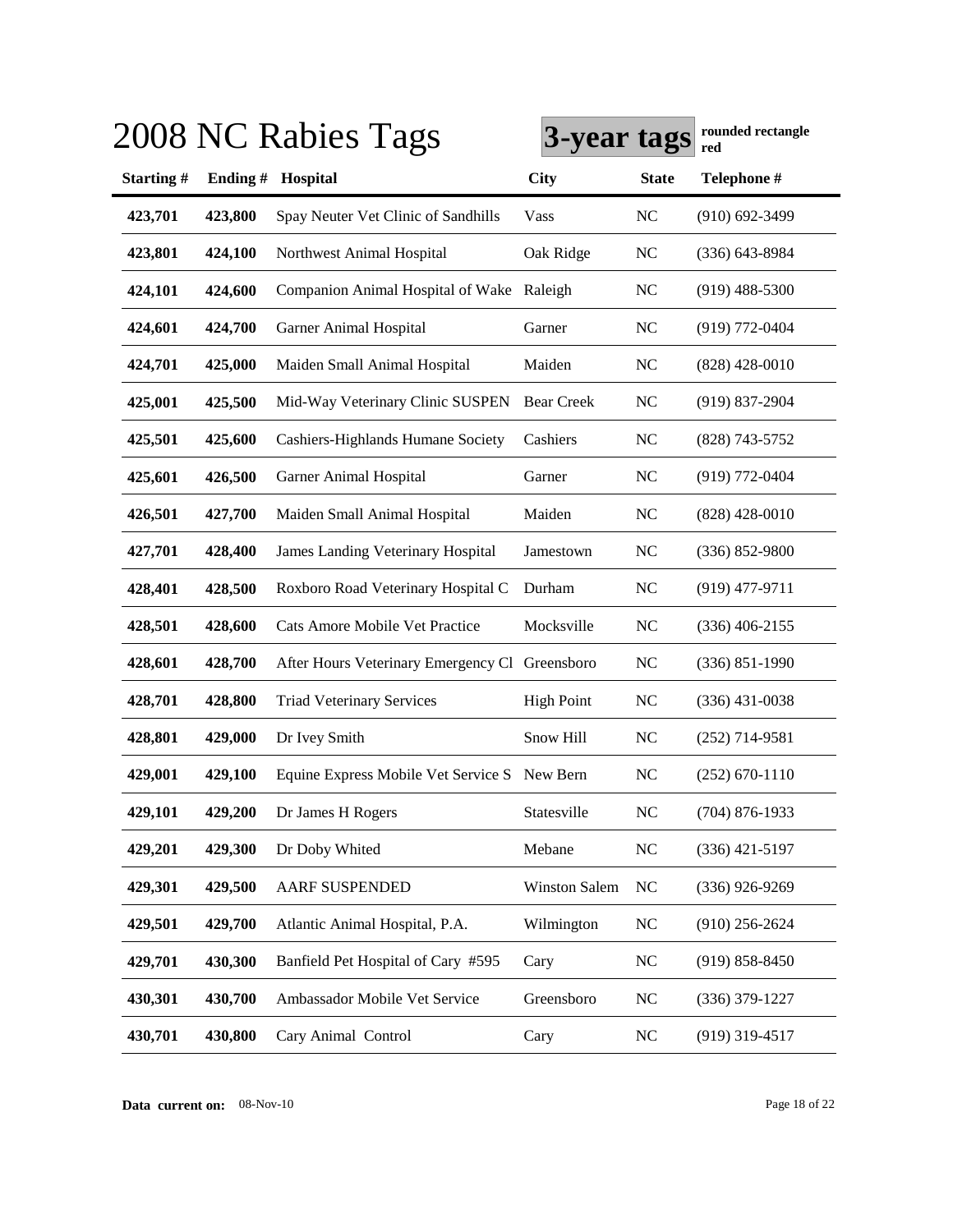|           |         | 2008 NC Rabies Tags                               | 3-year tags           |                | rounded rectangle<br>red |
|-----------|---------|---------------------------------------------------|-----------------------|----------------|--------------------------|
| Starting# | Ending# | Hospital                                          | <b>City</b>           | <b>State</b>   | Telephone #              |
| 430,801   | 430,900 | Dr Melissa Matthews                               | Vale                  | NC             | $(828) 638 - 6700$       |
| 430,901   | 431,000 | Northlake Animal Hospital                         | Cleveland             | <b>NC</b>      | (704) 278-3334           |
| 431,001   | 431,100 | Dr Charles Loops                                  | Pittsboro             | NC             | $(919) 542 - 0442$       |
| 431,101   | 431,200 | Carolina Pet Care, P.A.                           | Asheville             | <b>NC</b>      | (828) 254-4224           |
| 431,101   | 431,200 | Southern Pines Equine Associates                  | <b>Southern Pines</b> | <b>NC</b>      | $(910) 692 - 8640$       |
| 431,201   | 432,000 | <b>Cherokee County Health Department</b>          | Murphy                | <b>NC</b>      | (828) 835-3853           |
| 432,001   | 432,100 | Mobile Vet Practice of Raleigh                    | Raleigh               | <b>NC</b>      | $(919) 802 - 1622$       |
| 432,101   | 432,200 | Foothills Humane Society                          | Columbus              | <b>NC</b>      | (828) 863-4444           |
| 432,201   | 432,300 | Chapel Hill Mobile Vet House Calls                | Chapel Hill           | <b>NC</b>      | $(919)$ 357-3440         |
| 432,301   | 423,400 | Dr. Elizabeth Biggs                               | Raleigh               | <b>NC</b>      | 919-844-7714             |
| 432,401   | 432,900 | Banfield Pet Hospital #1846 Morehea Morehead City |                       | <b>NC</b>      | $(252)$ 247-4442         |
| 432,901   | 433,100 | Mitchell County Animal Rescue Shelt Spruce Pines  |                       | <b>NC</b>      | $(828)$ 765-6952         |
| 433,101   | 433,200 | Dr Amanda McKee Sheridan                          | Fuquay Varina         | <b>NC</b>      | $(919)$ 819-5258         |
| 433,201   | 433,300 | Lewis Veterinary Clinic, P.A.                     | Stoneville            | <b>NC</b>      | $(336)$ 623-1953         |
| 433,301   | 433,500 | Spay Neuter Vet Clinic of Sandhills               | Vass                  | <b>NC</b>      | $(910)$ 692-3499         |
| 433,501   | 434,500 | Riverbend Swine Consulting, PC                    | Goldsboro             | <b>NC</b>      | (919) 731-3002           |
| 434,501   | 434,900 | Dilworth Animal Hospital                          | Charlotte             | <b>NC</b>      | (9704) 575-7354          |
| 434,901   | 435,000 | Dr Betsy Walton                                   | Raleigh               | NC             | $(919)$ 779-4559         |
| 435,001   | 435,100 | Animal Hospital of Mebane                         | Mebane                | <b>NC</b>      | $(919)$ 304-1600         |
| 435,101   | 435,900 | Thomasville Veterinary Hospital, P.A              | Thomasville           | $\rm NC$       | $(336)$ 475-9119         |
| 435,901   | 436,400 | Gandy Animal Hospital                             | Rockingham            | NC             | $(910)$ 997-2518         |
| 436,401   | 436,500 | <b>Country Lane Animal Hospital</b>               | Clyde                 | <b>NC</b>      | $(828)$ 627-9100         |
| 436,501   | 436,700 | House to House Mobile Veterinary S                | <b>High Point</b>     | N <sub>C</sub> | $(336)$ 965-1797         |

**Data current on:** 08-Nov-10 Page 19 of 22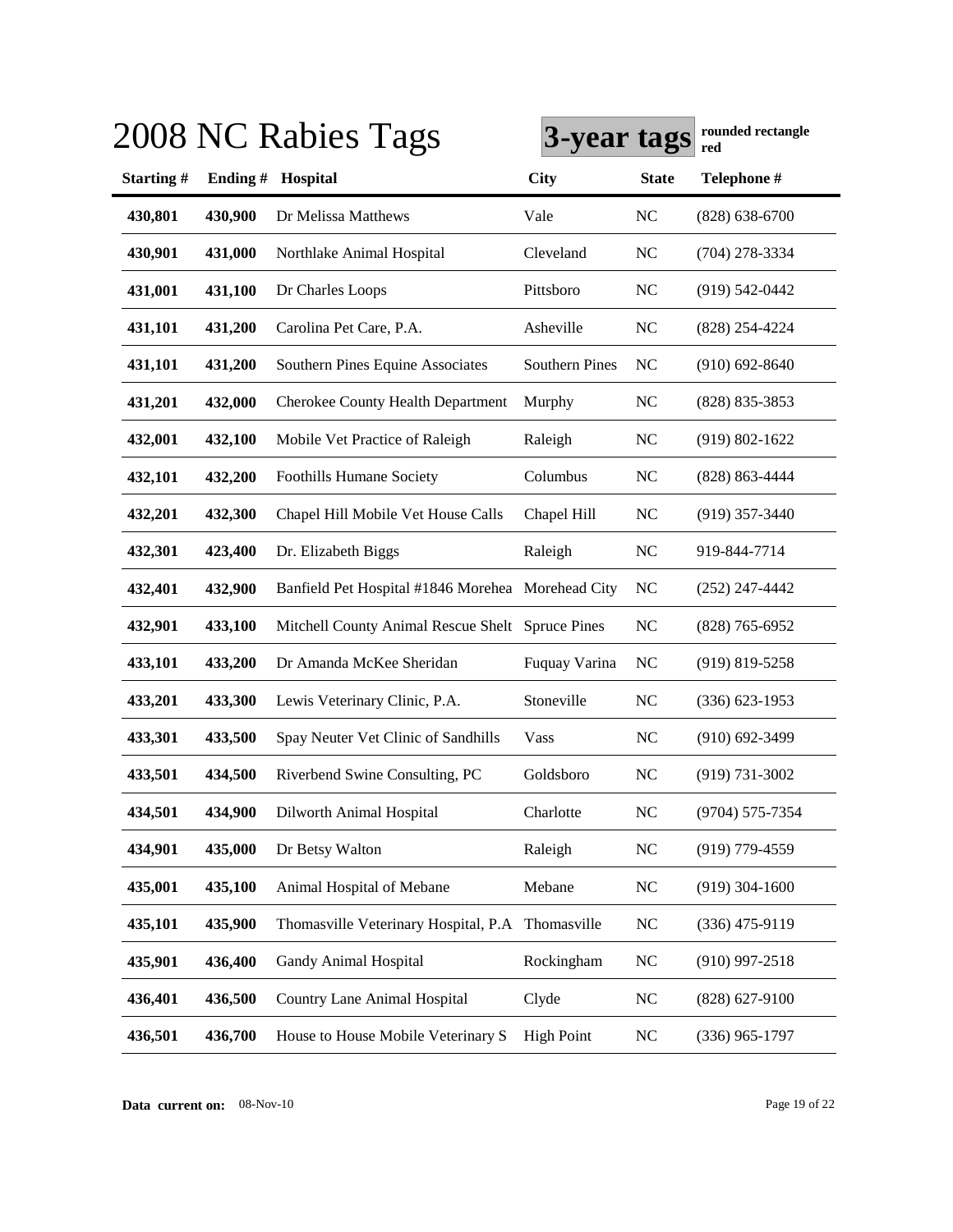|           |         | 2008 NC Rabies Tags                              | 3-year tags       |                | rounded rectangle<br>red |
|-----------|---------|--------------------------------------------------|-------------------|----------------|--------------------------|
| Starting# | Ending# | Hospital                                         | <b>City</b>       | <b>State</b>   | Telephone #              |
| 436,701   | 436,800 | Roxboro Road Veterinary Hospital C               | Durham            | <b>NC</b>      | $(919)$ 477-9711         |
| 436,901   | 437,000 | Dr Donald Feldman (Vet Consult)                  | Durham            | <b>NC</b>      | $(919)$ 489-7039         |
| 437,001   | 437,100 | <b>Tyson Animal Hospital</b>                     | Durham            | <b>NC</b>      | $(919)$ 544-8297         |
| 437,101   | 437,200 | Banfield Pet Hospital #1413                      | Burlington        | <b>NC</b>      | $(336) 524-9106$         |
| 437,201   | 437,300 | Mobile Laser Veterinary Services                 | Raleigh           | <b>NC</b>      | $(919) 720 - 6686$       |
| 437,301   | 437,500 | Banfield Pet Hospital #1510                      | Charlotte         | <b>NC</b>      | $(704)$ 599-2957         |
| 437,501   | 440,500 | Banfield Pet Hospital N Durham #5                | Durham            | <b>NC</b>      | $(919) 620 - 8142$       |
| 440,501   | 441,000 | Banfield Pet Hospital White Oak #1               | Garner            | <b>NC</b>      | (919) 771-2344           |
| 441,001   | 441,100 | Lewis Veterinary Clinic, P.A.                    | Stoneville        | <b>NC</b>      | $(336) 623 - 1953$       |
| 441,101   | 441,200 | Westside Animal Hospital                         | Durham            | N <sub>C</sub> | $(919)$ 383-5578         |
| 441,201   | 441,700 | Charlotte/Mecklenburg Animal Contr               | Charlotte         | <b>NC</b>      | $(704)$ 336-6695         |
| 441,701   | 442,200 | Peachtree Veterinary Hospital                    | Murphy            | <b>NC</b>      | (828) 837-2396           |
| 441,801   | 444,900 | Western Wake Veterinary Service                  | Apex              | <b>NC</b>      | $(919)$ 362-1344         |
| 442,201   | 442,400 | Banfield Pet Hospital #1508                      | Concord           | <b>NC</b>      | $(704) 782 - 3921$       |
| 442,401   | 442,600 | Six Forks Animal Hospital                        | Raleigh           | <b>NC</b>      | $(919)$ 847-5854         |
| 442,601   | 442,800 | Northwest Animal Hospital                        | Oak Ridge         | <b>NC</b>      | $(336)$ 643-8984         |
| 442,901   | 443,100 | Mitchell County Animal Rescue Shelt Spruce Pines |                   | <b>NC</b>      | $(828)$ 765-6952         |
| 443,501   | 443,800 | Alamance Veterinary Hospital                     | <b>Burlington</b> | <b>NC</b>      | $(336)$ 228-1773         |
| 443,801   | 443,900 | Eastern Equine Veterinary Clinic                 | Walstonburg       | <b>NC</b>      | $(252)$ 753-3162         |
| 443,901   | 444,100 | <b>Boulevard Animal Hospital</b>                 | Raleigh           | <b>NC</b>      | $(919) 828 - 7468$       |
| 444,101   | 444,300 | Dr. P J Boatwright                               | <b>Brevard</b>    | NC             | (828) 885 2080           |
| 444,301   | 444,700 | Banfield Pet Hospital- Wake Forest               | Wake Forest       | <b>NC</b>      | $(919) 562 - 3852$       |
| 444,701   | 444,800 | Lewis Veterinary Clinic, P.A.                    | Stoneville        | <b>NC</b>      | $(336) 623 - 1953$       |

**Data current on:** 08-Nov-10 Page 20 of 22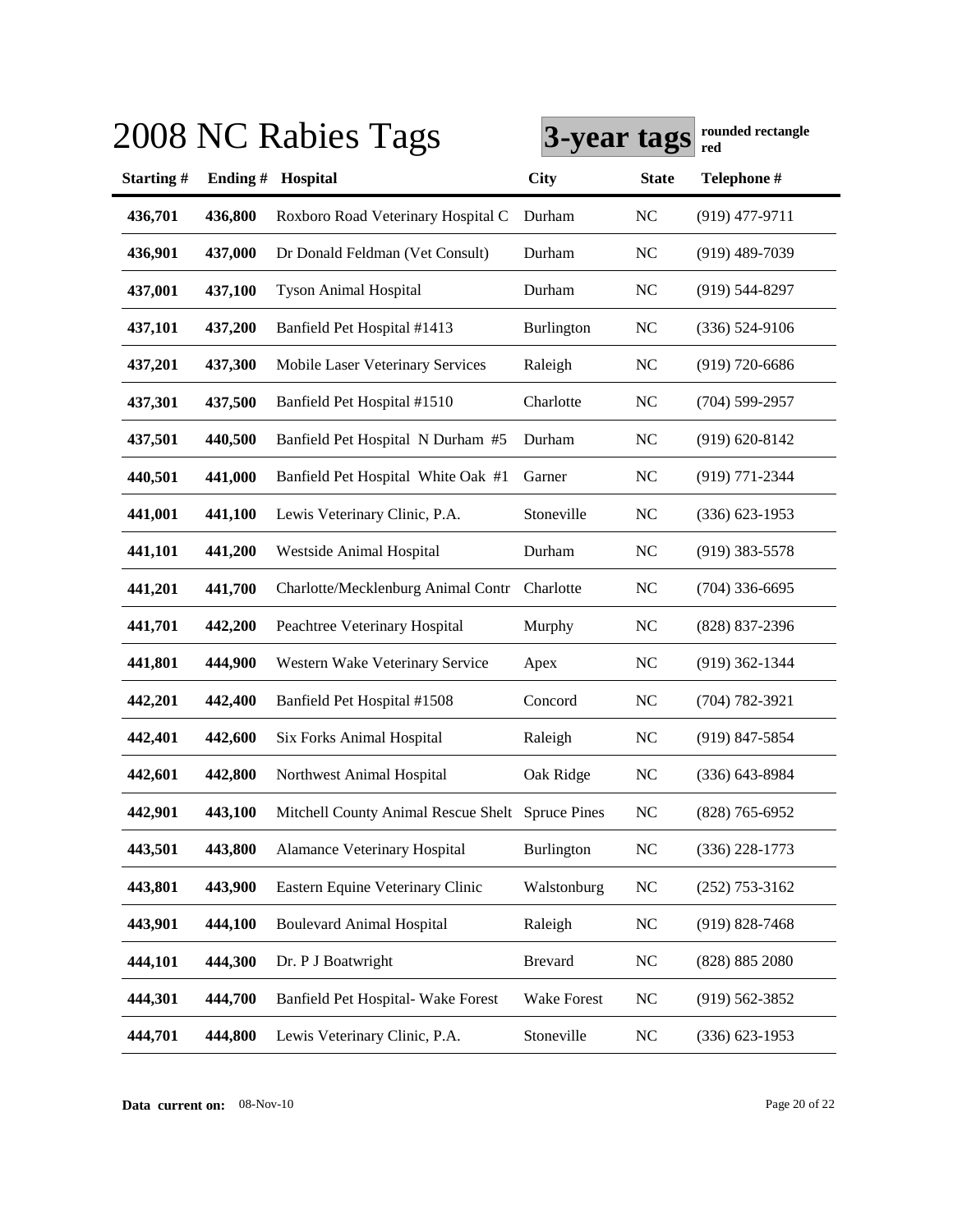|           |         | 2008 NC Rabies Tags                        | 3-year tags    |                | rounded rectangle<br>red |
|-----------|---------|--------------------------------------------|----------------|----------------|--------------------------|
| Starting# | Ending# | Hospital                                   | <b>City</b>    | <b>State</b>   | Telephone #              |
| 444,901   | 445,000 | Banfield Pet Hospital #1510                | Charlotte      | N <sub>C</sub> | $(704)$ 599-2957         |
| 445,001   | 445,500 | Lake Norman Animal Hospital, P.A.          | Mooresville    | <b>NC</b>      | $(704)$ 664-7387         |
| 445,501   | 446,000 | Banfield Pet Hospital #1095                | Mooresville    | <b>NC</b>      | $(704)$ 799-3812         |
| 446,001   | 446,100 | Pilot Mountain Animal Hospital             | Pilot Mountain | N <sub>C</sub> | $(336)$ 368-5124         |
| 446,101   | 446,200 | <b>Warrenton Animal Clinic</b>             | Warrenton      | <b>NC</b>      | $(252)$ 257-0737         |
| 446,301   | 446,400 | Banfield Pet Hospital #1511 Blacken        | Charlotte      | N <sub>C</sub> | $(704)$ 844-6676         |
| 446,401   | 446,500 | Heart and Hand Vet Hospital                | Charlotte      | <b>NC</b>      | $(704) 573 - 2744$       |
| 446,501   | 446,600 | Care First Animal Hospital at Grace        | Morrisville    | <b>NC</b>      | 919-462-1212             |
| 446,601   | 446,800 | Banfield Pet Hospital #415                 | Fayetteville   | <b>NC</b>      | $(910) 864 - 1337$       |
| 446,801   | 446,900 | <b>Animal Control Division Polk County</b> | Columbus       | <b>NC</b>      | $(828) 894 - 3001$       |
| 446,901   | 447,200 | Banfield Pet Hospital Garner #597          | Garner         | N <sub>C</sub> | $(919)$ 661-1926         |
| 447,201   | 447,400 | Animal Hospital of Boone                   | Boone          | <b>NC</b>      | $(828)$ 264-7113         |
| 447,501   | 447,600 | Crepe Myrtle Animal Hospital               | Angier         | <b>NC</b>      | $(919) 639 - 8387$       |
| 447,601   | 447,800 | Thomasville Veterinary Hospital, P.A       | Thomasville    | <b>NC</b>      | $(336)$ 475-9119         |
| 447,801   | 448,000 | Newton Veterinary Clinic                   | Newton         | <b>NC</b>      | $(828)$ 464-5020         |
| 448,001   | 448,100 | Health Care for Pets Hospital              | Mills River    | NC             | (828) 891-4848           |
| 448,101   | 448,300 | Goose Creek Animal Hospital                | Sunbury        | <b>NC</b>      | $(252)$ 465-4831         |
| 448,301   | 448,400 | Lake Cross Veterinary Hospital, P.A.       | Huntersville   | NC             | $(704)$ 948-6300         |
| 448,401   | 448,500 | Fairview Animal Hospital, P.A.             | Fairview       | $NC$           | $(828)$ 628-3557         |
| 448,501   | 448,600 | <b>Boulevard Animal Hospital</b>           | Raleigh        | NC             | $(919)$ 828-7468         |
| 448,601   | 448,700 | St. Francis Animal Hospital                | Durham         | <b>NC</b>      | $(919)$ 286-2727         |
| 448,701   | 448,800 | Ashe Animal Clinic                         | Jefferson      | $NC$           | $(336)$ 246-2341         |
| 448,901   | 449,000 | <b>Bridges Mobile Services</b>             | Grover         | NC             | $(704)$ 937-3300         |